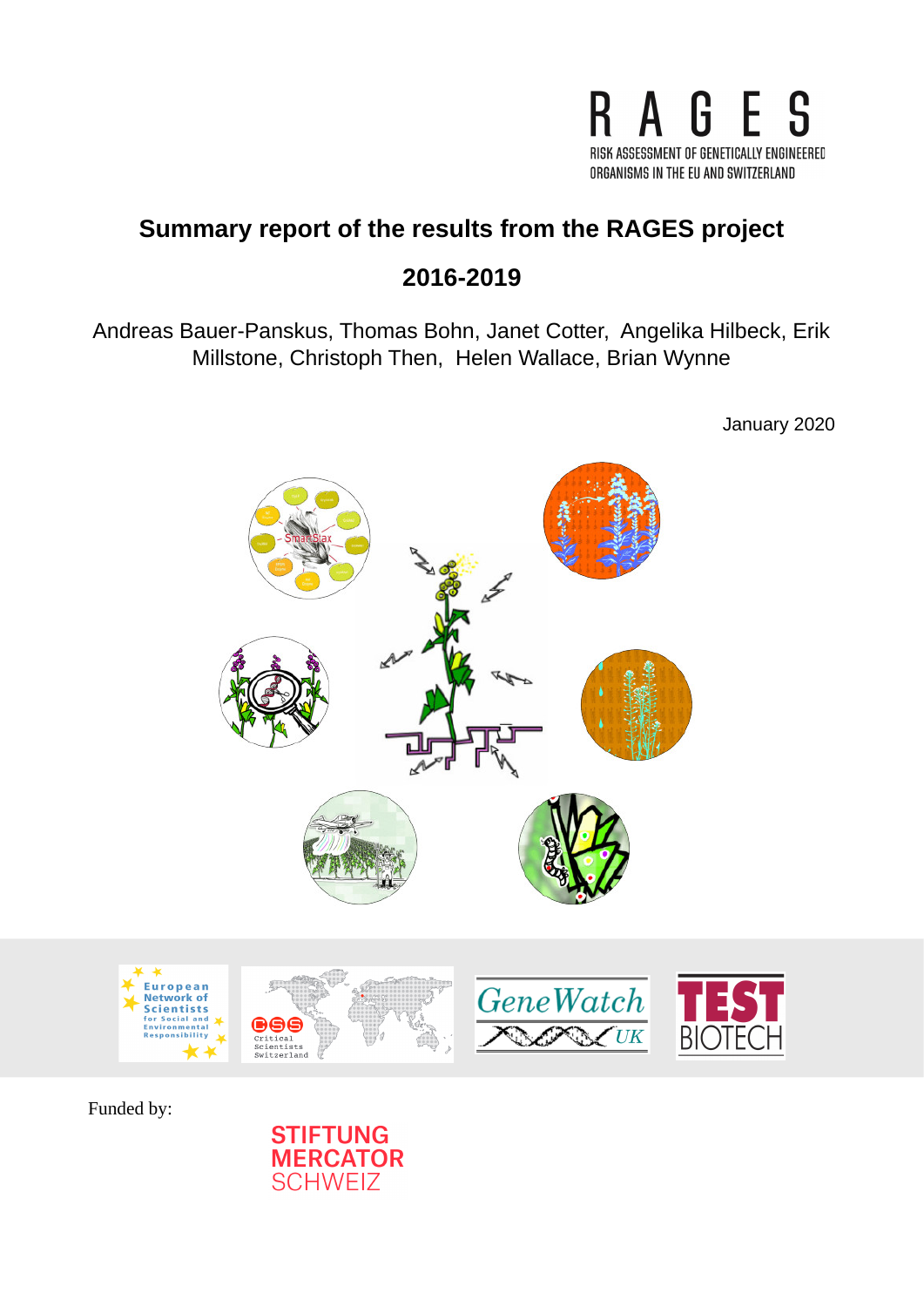### **Editorial:**

Bauer-Panskus A., Bohn T., Cotter J., Hilbeck A., Millstone E., Then C., Wallace H., Wynne B. (2020). Summary Report of the results from the RAGES project 2016-2019, [www.testbiotech.org/projekt\\_rages](http://www.testbiotech.org/projekt_rages) 

Published by ENSSER [\(https://ensser.org\)](https://ensser.org/), GeneWatch UK [\(www.genewatch.org\)](http://www.genewatch.org/) and Testbiotech [\(www.testbiotech.org\)](http://www.testbiotech.org/).

Figures: Testbiotech, Timo Zett, Claudia Radig-Willy

Funded by Stiftung Mercator Schweiz

Published: January 2020

## **Table of Contents**

| 3.2 Some differences between genetic engineering and conventional breeding9                     |  |
|-------------------------------------------------------------------------------------------------|--|
|                                                                                                 |  |
|                                                                                                 |  |
| 4.1 Assessment of health risks associated with the consumption of products derived from         |  |
|                                                                                                 |  |
| 4.2 Assessment of environmental risks associated with the cultivation of insecticidal Bt plants |  |
|                                                                                                 |  |
| 4.3 Assessment of health risks associated with the consumption of products derived from GE      |  |
|                                                                                                 |  |
| 4.4 Assessment of health risks associated with the consumption of products derived from GE      |  |
| plants with a combination of traits<br>. 17                                                     |  |
| 4.5 Assessment of environmental risks associated with GE crops that can persist and             |  |
|                                                                                                 |  |
|                                                                                                 |  |
|                                                                                                 |  |
|                                                                                                 |  |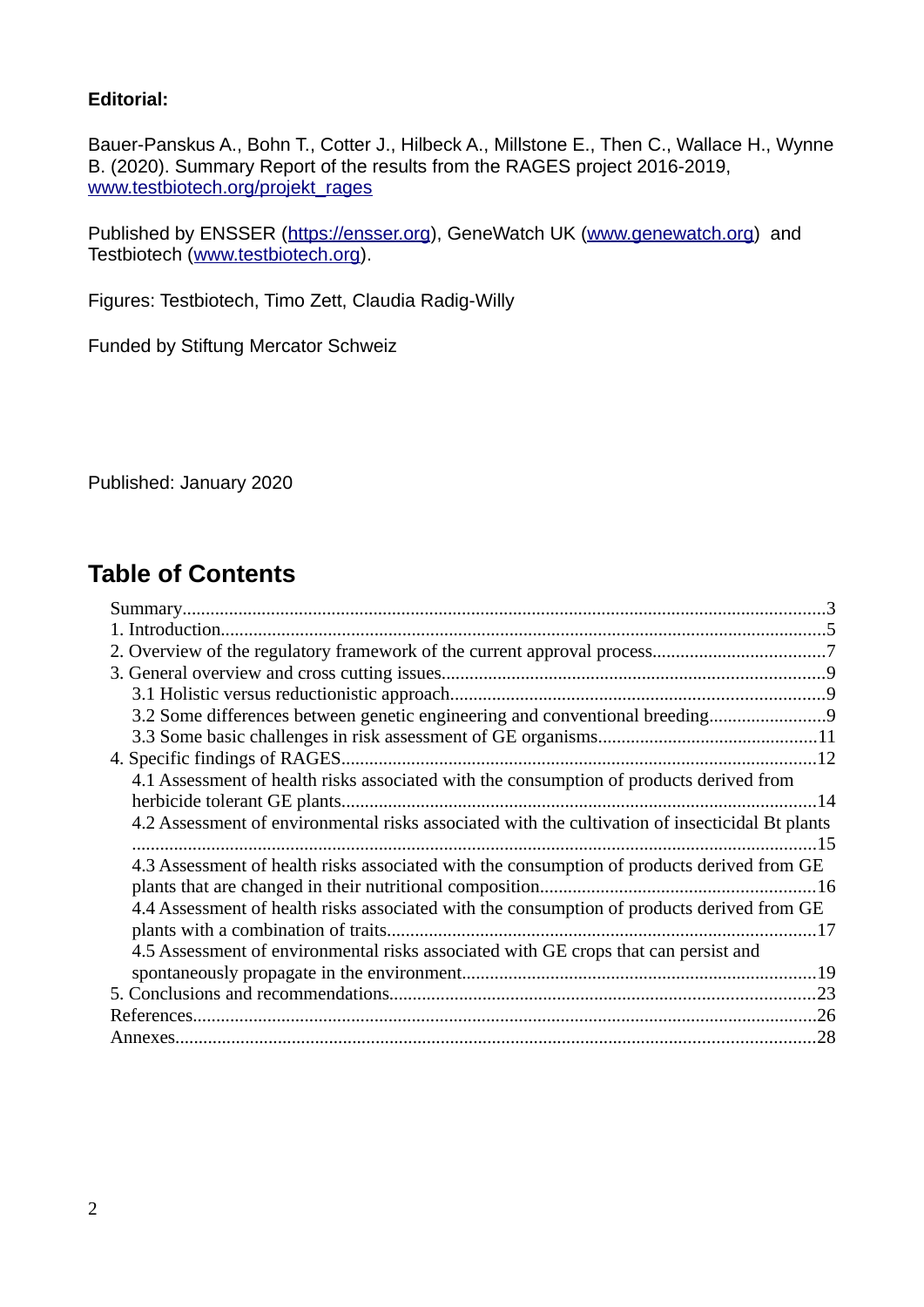## <span id="page-2-0"></span>**Summary**

The RAGES project (Risk Assessment of Genetically Engineered Organisms in the EU and Switzerland) evaluated the risk assessments of genetically engineered (GE) food plants (also known as genetically modified organisms, GMOs) currently performed by the European Food Safety Authority (EFSA). RAGES focused on the risks of transgenic plants intended for food production, and also takes into account some new methods of genetic engineering (genome editing). Partners in the project are the European Network of Scientists for Social and Environmental Responsibility (ENSSER), its Swiss branch CSS (Critical Scientists Switzerland), GeneWatch UK and Testbiotech.

The RAGES project findings show that EFSA, the EU Commission and, consequently, also the Swiss regulatory authorities, are repeatedly failing to achieve what is required by legislation. While official rhetoric proclaims that the system fully protects public and environmental health from the risks arising from the cultivation and/or consumption of foods and feeds derived from GE plants, in reality current orthodox risk assessment policies and practices are compromising the protection of public and environmental health. Instead of prioritising the protection of human, animal and environmental health, the EU gives priority to the interests in developing and marketing of GE organisms.

An implicit question which underlies all scientific risk assessment, whatever its object, is about how the crucial questions have been initially defined, or framed. This choice is not only a purely scientific question, but also a policy one – and as a responsibility for the risk manager, it arises prior to scientific analysis (see Codex Alimentarius Commission, 2004; Millstone, 2007; Millstone et al 2008). For example, if the risk question is framed narrowly, this may allow greater precision in answering the questions, but at the expense of failing to recognize and attend to potentially serious harm and adverse effects. Our findings show that despite years of constructive criticism to this effect, both EFSA (as risk assessor), and the European Commission (as risk manager) have chosen to overlook the consequences of a too narrow framing in risk assessment policies (RAPs) for the implementation of the Precautionary Principle.

The GE organisms RAPs that would dovetail most readily with the legislative mandate within which EFSA and the Swiss authorities are supposed to operate, would be ones that no longer tolerated the unduly narrow framings that have been adopted and defended by EFSA's GMO Panel<sup>[1](#page-2-1)</sup> in particular. For example, one such framing involves pretending that the total effect of any novel GE plant, or foodstuff derived from it, is fully predictable from a consideration only of the sum of the possible effects of each of its individual compounds, as if they could only ever act independently of all others. Currently, from this implicit reductionist framing, small amounts of what are inadequate and fragmentary data are being combined with large amounts of wishful thinking to produce reassuring scientific narratives of 'no harm', while the limitations of knowledge are mostly neglected along with their uncertainties.

These problematic aspects of the EFSA GMO panel's implicit and unaccountable risk assessment policies, which the RAGES project has revealed, indicate that those risk assessments are far more likely to under-estimate the range and severity of possible adverse effects rather than to overestimate them. In addition to failing fully to comply with existing EU law, this practice is also incompatible with the European Union's policy commitment to the Precautionary Principle. Multiple and systematic failures (by default) to adopt a precautionary approach are evident in every one of the RAGES sub-sectoral reports. EFSA's practices have therefore been contrary to the

<span id="page-2-1"></span><sup>1</sup> Name of EFSA's expert panel that assesses the risks of GE organisms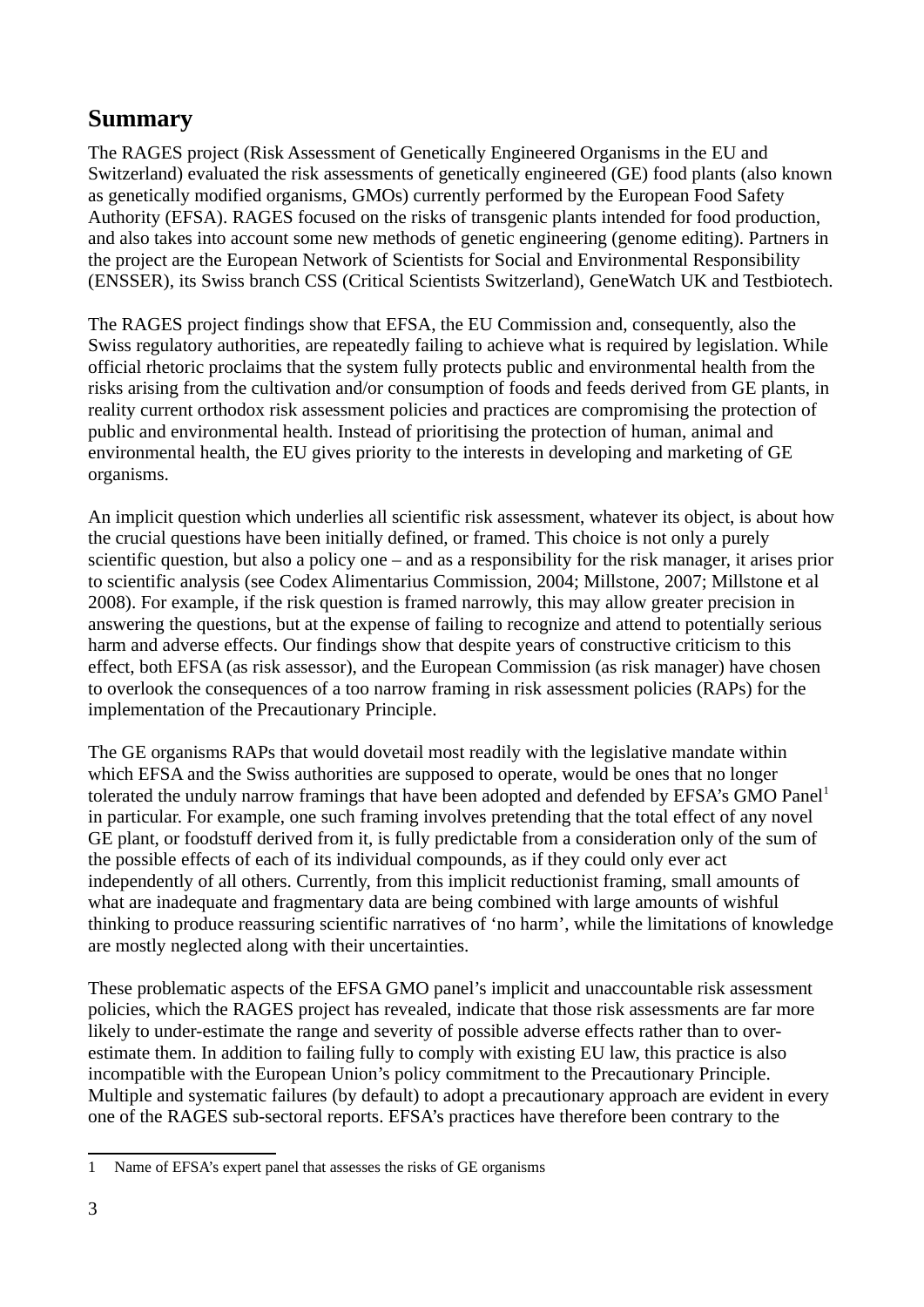provisions of the legislation that stipulate: "…a scientific evaluation of the highest possible standard… of any risks which they present for human and animal health and… for the environment."<sup>[2](#page-3-0)</sup>

Scientific risk assessments may be precautionary if they are comprehensive, or they will be permissive if they are incomplete. The European Commission's risk managers need to ensure that the EU's precautionary policy commitments, as well as the legislative requirements for including long-term, cumulative and indirect risks, are properly implemented in EFSA's risk assessments, as well as when Commission policy officials decide how putative risks are to be managed. The same is true for Swiss authorities and for Swiss government decision-making.

The outcome of RAGES

- makes explicit many flaws and gaps in current risk assessments,
- specifies particular needs for further research and
- provides recommendations for enhancing current standards and giving more weight to the Precautionary Principle.

Many of the changes that need to be made will have to be implemented by and within EFSA or the counterpart Swiss competent authorities, but the findings of the RAGES project also have important implications for the European Commission, and the Swiss government, which act as the responsible risk managers and policy decision-makers. For example, specific provisions in EU legislation stipulate some particular testing and data requirements for applicants for authorisation to market GM food or feed.<sup>[3](#page-3-1)</sup> While those requirements may need to be changed, EFSA (and similarly the Swiss risk assessors) are not empowered to enact such changes, since they are supposed not to be policy authorities.

The recommendations are intended to enhance the scientific and democratic legitimacy of policy procedures and outcomes, and to ensure that the explicit objectives of European legislation are achieved.

<span id="page-3-0"></span><sup>2</sup> See REGULATION (EC) No 1829/2003 OF THE EUROPEAN PARLIAMENT AND OF THE COUNCIL of 22 September 2003 on genetically modified food and feed, Official Journal of the European Union L 268/1-23, October 18, 2003, Recital 9, https://eur-lex.europa.eu/legal-content/DE/TXT/PDF/? [uri=CELEX:32003R1829&from=en](https://eur-lex.europa.eu/legal-content/DE/TXT/PDF/?uri=CELEX:32003R1829&from=en)

<span id="page-3-1"></span><sup>3</sup> COMMISSION IMPLEMENTING REGULATION (EU) No 503/2013, [https://eur-lex.europa.eu/legal-content/EN/](https://eur-lex.europa.eu/legal-content/EN/ALL/?uri=CELEX%3A32013R0503) [ALL/?uri=CELEX%3A32013R0503](https://eur-lex.europa.eu/legal-content/EN/ALL/?uri=CELEX%3A32013R0503)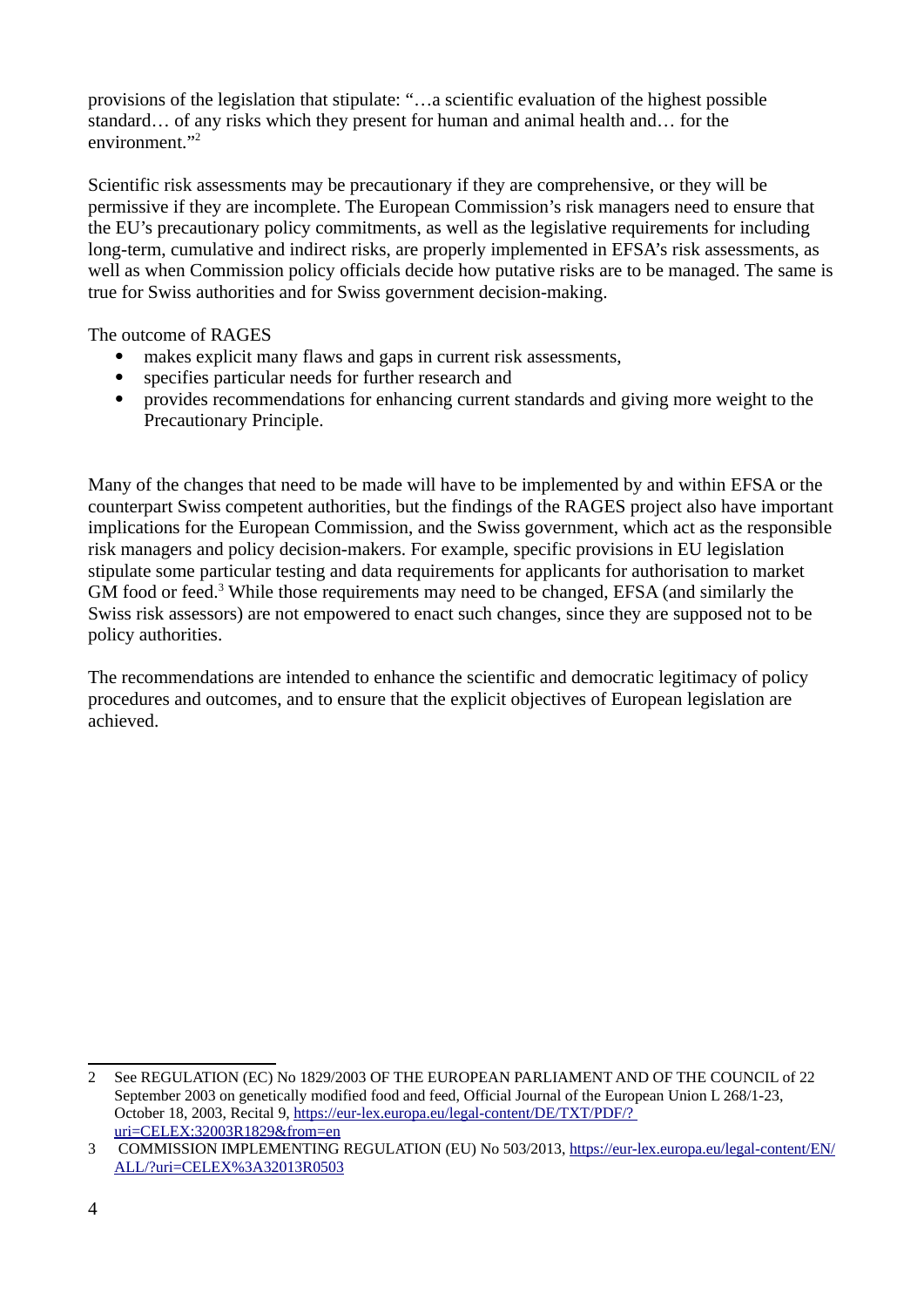# <span id="page-4-0"></span>**1. Introduction**

The RAGES project (Risk Assessment of Genetically Engineered Organisms in the EU and Switzerland) has critically evaluated risk assessments of genetically engineered (GE) food plants as performed by European Food Safety Authority (EFSA) and its Swiss counterpart. RAGES focused on the risks of transgenic plants intended for food production, and has also taken into account some new methods of genetic engineering (genome 'editing').

Partners within the project are the European Network of Scientists for Social and Environmental Responsibility (ENSSER), its Swiss branch CSS (Critical Scientists Switzerland), GeneWatch UK and Testbiotech. The project was funded by the Mercator Foundation Switzerland. The project is completely independent of the interests of the biotechnology industry. It aims to improve overall food and environmental safety and enhance scientific understandings of risks and potential hazards caused by the introduction of GE plants into ecosystems; in addition, it provides a more precise understanding of how EFSA scientific risk assessments have been framed and conducted.

In this report, the precise terminology was also part of the discussion: instead of the more common EU language using the term 'GMO' (genetically modified organism), we mostly preferred the term 'genetically engineered (GE) organism'. This is because the term 'GMOs' also includes categories of organisms such as plants derived from so-called 'random mutagenesis', which are not subjected to the EU approval process and therefore no mandatory risk assessments of those categories of organism is required. By referring to GE organisms, it is clear, that the organisms we are concerned with, are subjected to the approval process under EU Directive 2001/18/EC, including the new methods of genetic engineering such as so called genome 'editing'. While in some of our technical reports the term GMO might still be used, especially when citing other authors and documents, it is meant to be understood as 'GE' as defined above.

Within the EU and Switzerland, GE organisms are matters of societal controversy, especially if released into the environment or used for food production. In this context, the identification and determination of risks, potential hazards and the likelihood for adverse effects are of utmost importance. But currently, official discussions about risks are largely dominated by the perspective of the agbiotech-industry. Those companies are funding and controlling most research projects on transgenic plants and are generating the data which inform the approval process. They also exert considerable influence on regulatory authorities and political decision making. At the same time, they try to give the impression that all the risks of GE organisms are strictly controlled, and that the safety of their products has been demonstrated. In consequence, risks are denied and relevant findings are overlooked by the current regulatory system, as for example recently shown by Ferment et al., who showed that a corpus of no fewer than 750 studies, which indicate potential risks from GE organisms, have been disregarded by statutory regulatory bodies (Ferment et al., 2017).

More specifically, in regard to the work of EFSA's GMO Panel, a recent study (Chvátalová, 2019) comes to the conclusion that

*"Studies are often misquoted, using a wrong citation or representing the results and methods imprecisely. Information from the studies is used selectively, in particular leaving out negative effects and further research requirements. (…) Similarly, EFSA does not communicate any uncertainties, although these are sometimes explicitly stated in the cited literature, and does not provide its own reflection on the relevance of the results under*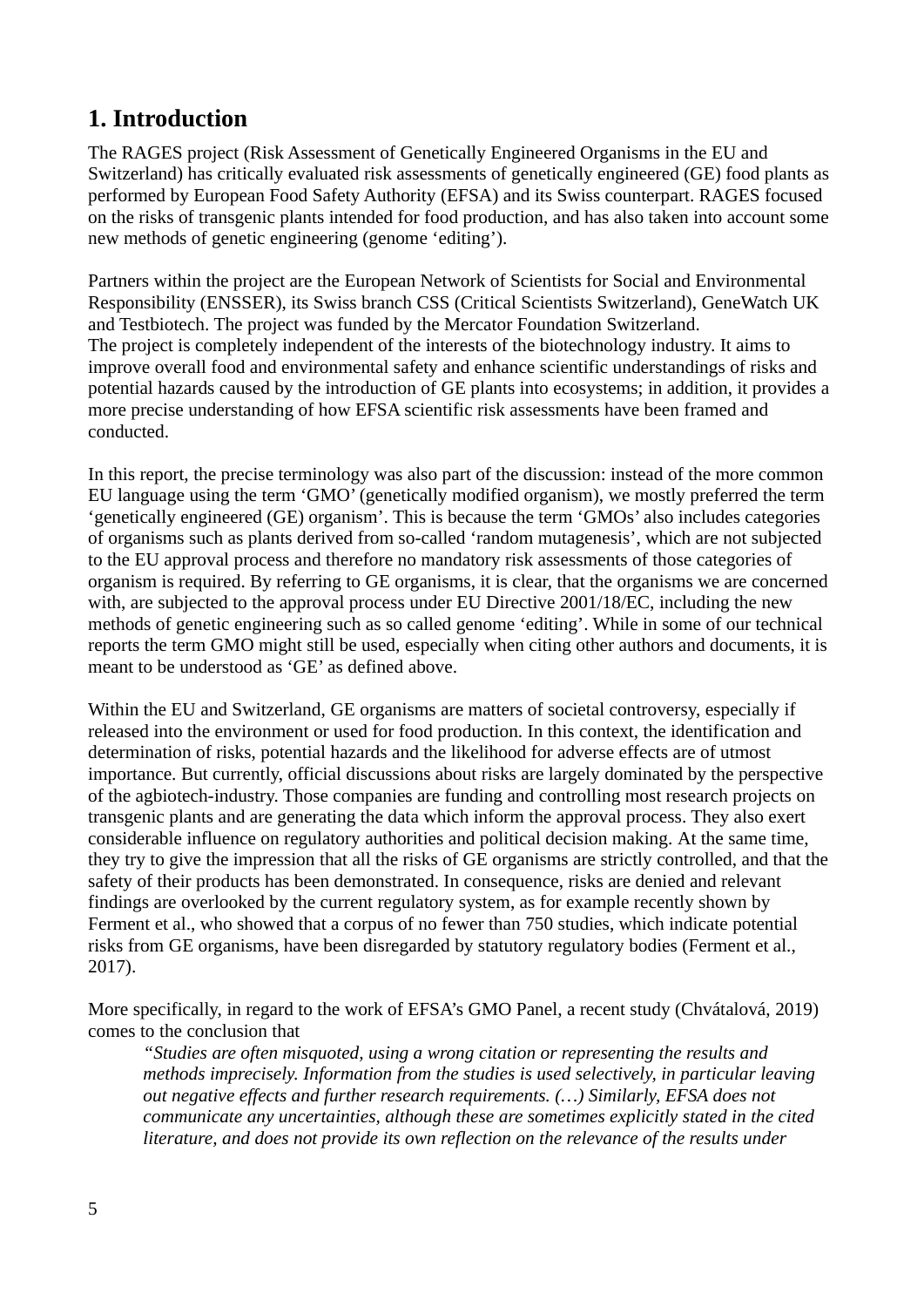*natural conditions. Moreover, the cited information is not comprehensive, as evidenced by additional relevant articles found through a literature search but not used in the Opinion."* 

In this publication, Chvátalová (2019) examines environmental risk assessment of maize MON810 using the example of honeybees and earthworms. Chvátalová (2019), similar to RAGES, which was working on a broader range of examples, comes to the conclusion that

"*the body of referenced evidence is insufficient to draw conclusions on risk*".

#### Furthermore, crucial

"*conclusions of the GMO Panel are inappropriate and misleading.*"

RAGES experts agree that these problems should no longer be neglected; their continued neglect is scientifically indefensible and politically unsustainable. Against this backdrop, RAGES aims to bring together the perspective of European scientists who focus on and prioritise the goal of protecting health and the environment.

The outcome of RAGES: 1) makes explicit many flaws and gaps in current risk assessments, 2) specifies particular needs for further research and 3) provides recommendations for enhancing current standards and giving more weight to the Precautionary Principle.

The project also involved contributions from experts from regulatory authorities from the EU and Switzerland. Their participation did not aim at achieving overall consensus. But in many cases, the discussion helped to refine our analyses, to supplement further information and to test specific hypotheses during several stages of the project. Therefore, we would like to thank especially the experts from EFSA and from the EU Commission for their participation and their input, without claiming that any findings reported by RAGES represents the point of view of those institutions. We also thank the Mercator Foundation Switzerland for funding this project and being extremely patient concerning the overall duration of the project, which was necessary to take on board the different points of view.

The analyses performed by the RAGES consortium are based on case-studies derived from published opinions of EFSA, peer reviewed publications, and additional scientific data/expertise. Based on this material, RAGES produced six reports on specific topics that were identified as being crucial in this context.

These topics are:

- health risks associated with the consumption of products derived from herbicide tolerant GE plants;
- the assessment of environmental risks associated with the cultivation of insecticidal Bt crops;
- health risks associated with the consumption of products derived from GE plants with altered nutritional composition;
- health risks associated with the consumption of products derived from GE plants with a combination of traits;
- environmental risks from the persistence, self-propagation and uncontrolled spread of GE plants; and
- risk assessment of GE organisms derived from new genetic engineering technologies.

This summary report gives an overview on the findings in the sub-reports as well as on more general considerations and relevant cross cutting issues.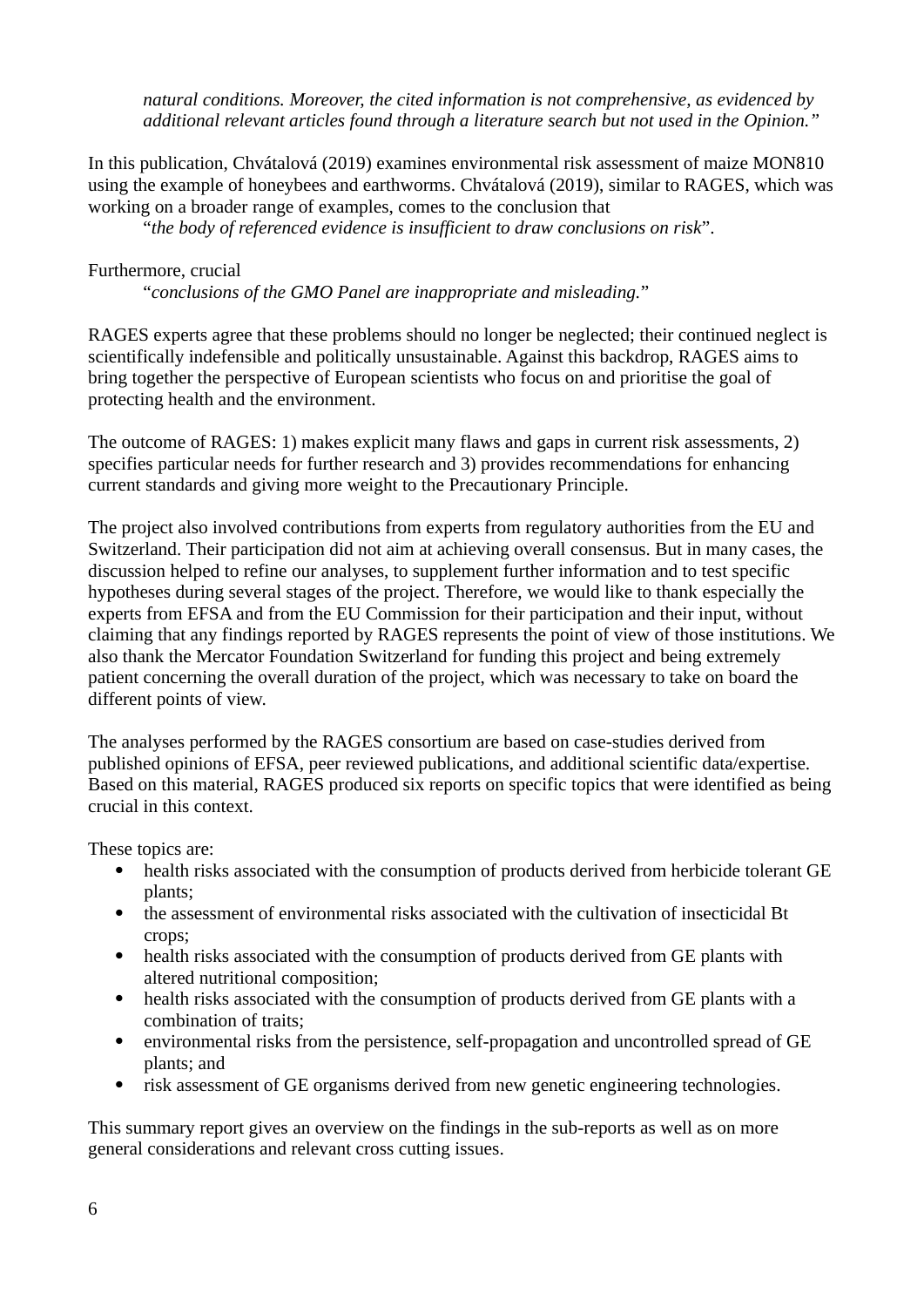The RAGES reports, as developed from the perspective of the public and environmental health protection goals, provide a unique source of material and reliable information for the public, political decision-making, scientific institutions and experts dealing with the risks of GE plants.

Some of the results will be forwarded for further review in scientific journals. A first peer reviewed publication was accomplished in December 2019 (Miyazaki et al., 2019), another peer reviewed publication on risks of glyphosate resulted from the wider context of the project (Bohn & Millstone, 2019).

## <span id="page-6-0"></span>**2. Overview of the regulatory framework of the current approval process**

In the EU, the European Food Safety Authority (EFSA) is responsible for risk assessment of GE organisms. EFSA, in particular its GMO panel, assesses applications for approval of GE organisms for import (for production of food and feed) as well as for domestic cultivation. The most relevant legal frameworks for risk assessment in the EU are EU Directive 2001/18/EC and Regulation (EC) No 1829/2003. In addition, Commission Implementing Regulation (EU) No 503/2013 defines standards for health risk assessment of food and feed products derived from GE plants.

In Switzerland, several authorities are involved in the assessment of applications for the approval of GE organisms but, in most cases, their findings and conclusions do not differ from those of EFSA. While there has been a moratorium on the cultivation of GE plants since 2005, several of the applications for import were approved in Switzerland, based on the same set of data as used by the EU when it decided to approve their importation. Even though there are no officially-recorded imports into Switzerland of food and feed derived from GE plants, researchers found GE oil seed rape growing spontaneously along transport routes (Schoenenberger & D'Andrea, 2012). This shows that Switzerland should continue to follow the debate on import or cultivation of GE plants closely. It is likely that in the future Swiss risk management policies on GE organisms will also be influenced by the standards and practices of the EU.

The legislation under which the EU regulates risk assessment of GE organisms stipulates a high level of protection for health and the environment. Article 4 (and Article 16) of the Regulation (EC) No 1829/2003, requests that, for food and feed products derived from GE organisms, it is "*adequately and sufficiently demonstrated"*

*"must not: have adverse effects on human health, animal health or the environment".* 

## This includes ensuring that:

*"…genetically modified food and feed should only be authorised for placing on the Community market after a scientific evaluation of the highest possible standard, to be undertaken under the responsibility of the European Food Safety Authority (Authority), of any risks which they present for human and animal health and, as the case may be, for the environment."* [4](#page-6-1)

<span id="page-6-1"></span><sup>4</sup> See REGULATION (EC) No 1829/2003 OF THE EUROPEAN PARLIAMENT AND OF THE COUNCIL of 22 September 2003 on genetically modified food and feed, Official Journal of the European Union L 268/1-23, October 18, 2003, Recital 9 [https://eur-lex.europa.eu/legal-content/DE/TXT/PDF/?](https://eur-lex.europa.eu/legal-content/DE/TXT/PDF/?uri=CELEX:32003R1829&from=en) [uri=CELEX:32003R1829&from=en](https://eur-lex.europa.eu/legal-content/DE/TXT/PDF/?uri=CELEX:32003R1829&from=en)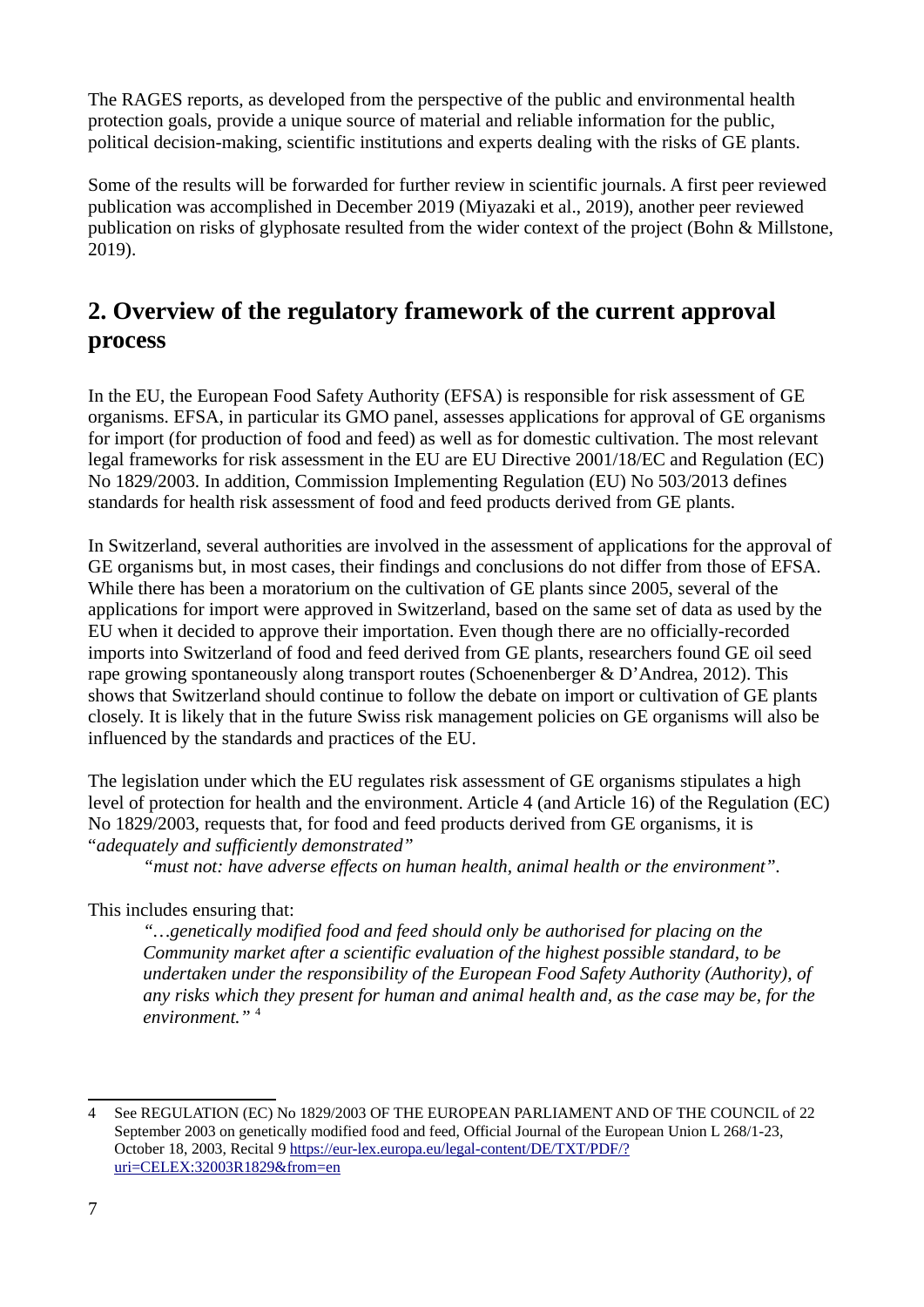That regulation also explains that its objective:

*"…in accordance with the general principles laid down in Regulation (EC) No 178/2002, is to: (a) provide the basis for ensuring a high level of protection of human life and health, animal health and welfare, environment and consumer interests in relation to genetically modified food and feed…"[5](#page-7-0)* 

Similarly, a high level of environmental risk assessment (e.r.a.) is requested by EU Directive  $2001/18$ / $EC<sup>6</sup>$  $EC<sup>6</sup>$  $EC<sup>6</sup>$ , which, for example, in section A of Annex II states that:

*"The objective of an e.r.a. is, on a case by case basis, to identify and evaluate potential adverse effects of the GMO, either direct and indirect, immediate or delayed, on human health and the environment which the deliberate release or the placing on the market of GMOs may have."* 

There is ongoing controversy over whether or not the risk assessments as performed by EFSA are adequate to comply with those requirements. For example, within recent years the EU Parliament has adopted around 40 resolutions against further EU approvals. This in itself raises doubts about the scientific standards at  $EFSA<sup>7</sup>$  $EFSA<sup>7</sup>$  $EFSA<sup>7</sup>$ . Some member states' scientific authorities have also objected to EFSA risk assessment Opinions approving GE organisms. Nevertheless, based on the opinions of EFSA, around [8](#page-7-3)0 events<sup>8</sup> of GE plants are currently approved for import into the EU. In addition insecticidal maize MON810 is grown in a small number of EU member states, especially in Spain. The number of GE plants authorised in Switzerland is much lower than in the EU.



<sup>5</sup> Op cit Article 1 p. 268/6

<span id="page-7-1"></span><span id="page-7-0"></span><sup>6</sup> DIRECTIVE 2001/18/EC OF THE EUROPEAN PARLIAMENT AND OF THE COUNCIL of 12 March 2001 on the deliberate release into the environment of genetically modified organisms and repealing Council Directive 90/220/EEC, https://eur-lex.europa.eu/legal-content/EN/TXT/?uri=CELEX:32001L0018

<span id="page-7-2"></span><sup>7</sup> www.greens-efa.eu/files/doc/docs/e491b1b487e5c6b48f553e1ef027bccf.pdf

<span id="page-7-3"></span><sup>8</sup> An "event" characterized by the gene construct and its place of insertion in the plants genome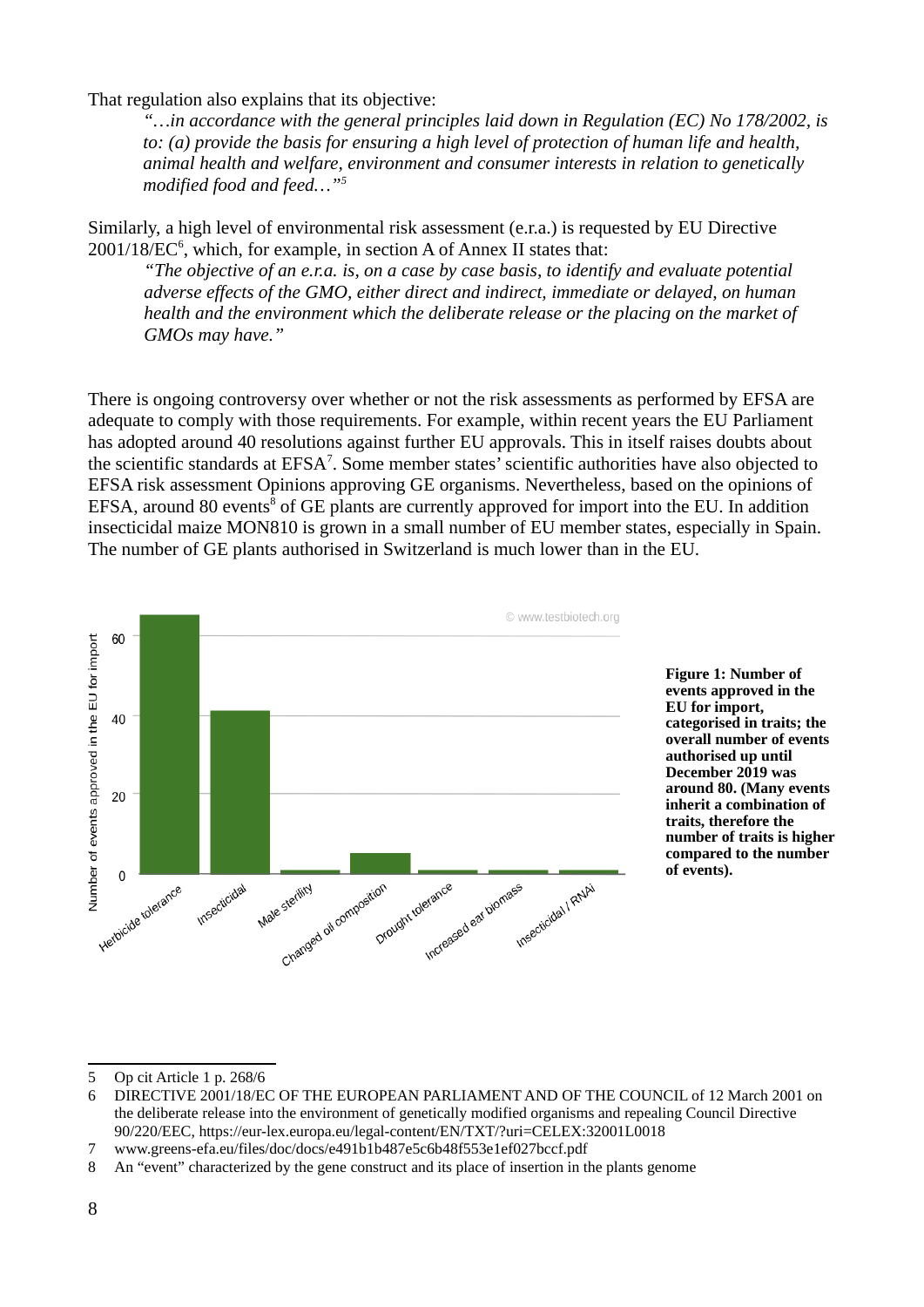## <span id="page-8-2"></span>**3. General overview and cross cutting issues**

While assessing the six specific topics, we also identified more general and conceptual problems in current risk assessments as performed by EFSA. Some of these problems are rooted in the reductionistic approach adopted by EFSA. Others are cross-cutting issues, where recent findings in several fields of biology are not yet acknowledged or addressed by EFSA.

## <span id="page-8-1"></span>**3.1 Holistic versus reductionistic approach**

Several of the conceptual problems identified in the work of EFSA are consequences of a simplistic, reductionistic and mechanistic scientific model of risk causation and risk assessment, which fails to include the real complexity that is fundamental to all biological systems on many levels, in DNA, cells, organisms, and ecosystems and their interactions.

For example, a common practice in risk assessment of GE organisms is to divide them into parts and individual chemical compounds, and to assess the effects of a few of those parts in isolation from each other, or the environments into which they will be released. A fundamental assumption of this approach is that the functioning of organisms can be fully deduced from the functions of their separate parts, based on a mechanistic concept of chemical compounds and reactions that can be assessed in isolation of each other. This approach tries to reduce complexity to something that can legitimately be subjected to narrowly-designed risk assessments. But the results of this do not reflect the reality they purport to assess; they fail to acknowledge the true levels of uncertainties and gaps in knowledge, thus harmful consequences may be overlooked. This approach is functional in the limited sense that it is designed to appear precise and controlled, and to grant fast track approvals; but it largely ignores the Precautionary Principle, in part because it fails to acknowledge the limits of the available knowledge or key uncertainties.

This current practice of EFSA can be called a "restrictive evidential culture" of risk assessment (Böschen, 2009). That approach can be contrasted with a "holistic evidential culture", which arguably would be better suited because it would acknowledge various types of uncertainties and ignorance, and would also acknowledge the prior framing choices that 1) define what is deemed to be a relevant risk, 2) define what is deemed to be relevant, necessary and sufficient evidence, and 3) influence the ways in which available data are interpreted. According to Böschen (2009), these two cultures of risk assessment on GMOs can be contrasted as follows (page 513: "Control-oriented epistemic cultures proceed in a restrictive–experimental way and are oriented towards an improvement of (technological) options for action. In contrast, complexity-oriented epistemic cultures structure their knowledge in a holistic–contextual way and enhance options for reflection… these cultures generate knowledge relevant for making decisions, but they do not find a balanced attention in the risk policy of the GMOs…".

As the RAGES project shows, EFSA and the EU largely follow the approach of the "restrictive evidential culture" which is not adequate in the face of the non-predictable, non-linear nature of life forms and the emergent properties of new combinations and interactions.

### <span id="page-8-0"></span>**3.2 Some differences between genetic engineering and conventional breeding**

Risks from GE organisms differ from those associated with organisms derived from natural evolutionary processes, or from processes of conventional breeding. This can be exemplified by taking a closer look at plant breeding: essentially, conventional breeding is always drawn from a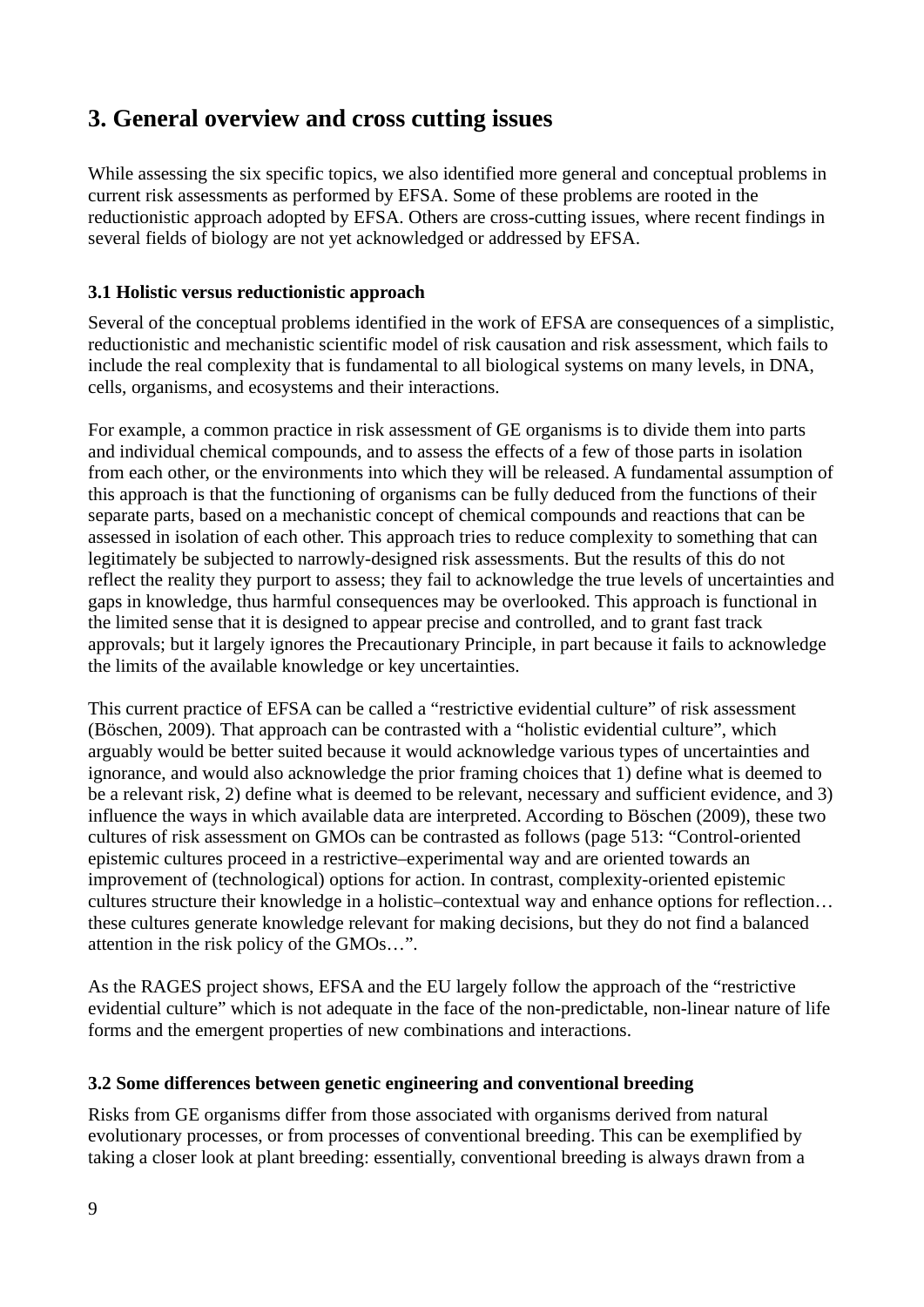range of genetic and biological diversity found in natural populations, as well as previously bred plant and animal varieties and breeds. In addition, new spontaneous mutations occur and specific triggers can speed up the occurrence of such mutations. In particular with plants, additional 'tricks' can be used to increase genetic diversity, e.g. by exposing the seeds to specific chemicals to increase the natural rate of mutation. This process is known as mutation breeding (mutagenesis), which, in a first step, can enhance genetic diversity (Oladosu et al., 2016). Plant cells can also react to non-specific external stress factors. The process of conventional mutagenesis has been used in plant breeding since the mid-twentieth century. It is important to understand that, taken as a whole, the results of mutagenesis are not totally random. They are governed by various biological mechanisms of evolution, inheritance and gene regulation which, for example, ensure that some specific genome locations are more frequently changed than others (Kawall, 2019). The natural mechanisms of inheritance and gene regulation cannot be bypassed with this method. In summary, breeding based on mutagenesis speeds up evolutionary processes that might also occur naturally.

In short, the methods and mechanisms used in what is known as 'conventional' breeding:

- make use of genetic diversity as a starting point;
- are applied to the whole cell or organisms;
- do not insert genetic information using direct technical interventions;
- do not delete genetic information using direct technical interventions

Ultimately, breeding through mutagenesis creates greater genetic diversity, but the desired traits are not brought about by direct technical interventions. It is only through crossing and selection of plants and animals exhibiting desired traits that a new variety can emerge from biodiversity. This process is time-consuming and requires careful choice and repeated testing by breeders. In many cases, unintended effects are eliminated during this long process. Nevertheless, some organisms resulting from conventional breeding might require risk assessment in regard to health and the environment. For example, it is possible to establish herbicide resistant crop plants by means of conventional breeding, which should be investigated in regard to their impact on weedy species and biodiversity (Burgos et al., 2014).

On the other hand, genetic engineering directly intervenes at the level of the genome, i.e. inserting material that was prepared outside of the cells to achieve targeted changes in the genome or epigenome (for further interpretation see the wording of Directive 2001/18/EC, Annex I A)

These techniques and processes:

- are not based on the potential of natural biodiversity and the usage of a large pool of genetic diversity. Rather, the goals of the technical intervention are quite distinct changes in the genome which, in most cases cause specific new gene combinations;
- enable the bypassing of mechanisms of natural heredity and gene regulation;
- enable traits to be established that do not occur naturally, e.g. plants producing insecticidal proteins derived from Bacillus thuringiensis or plants with specific patterns of changes in their genome (as it is often the case with so-called 'genome editing' which uses nucleases);
- make it possible to insert additional genes not found in nature: for example, in the case of plants that produce Bt toxins, the DNA sequences are modified in the laboratory giving rise to truncated or chimeric Bt proteins that do not exist in nature (see Hilbeck & Otto, 2015; Latham, 2017).

In summary, experience gained from conventional plant breeding cannot simply be extrapolated to the risk assessment of GE plants. Due to the methods used in genetic engineering, the resulting patterns of genetic change, the resulting gene combinations as well as biological characteristics and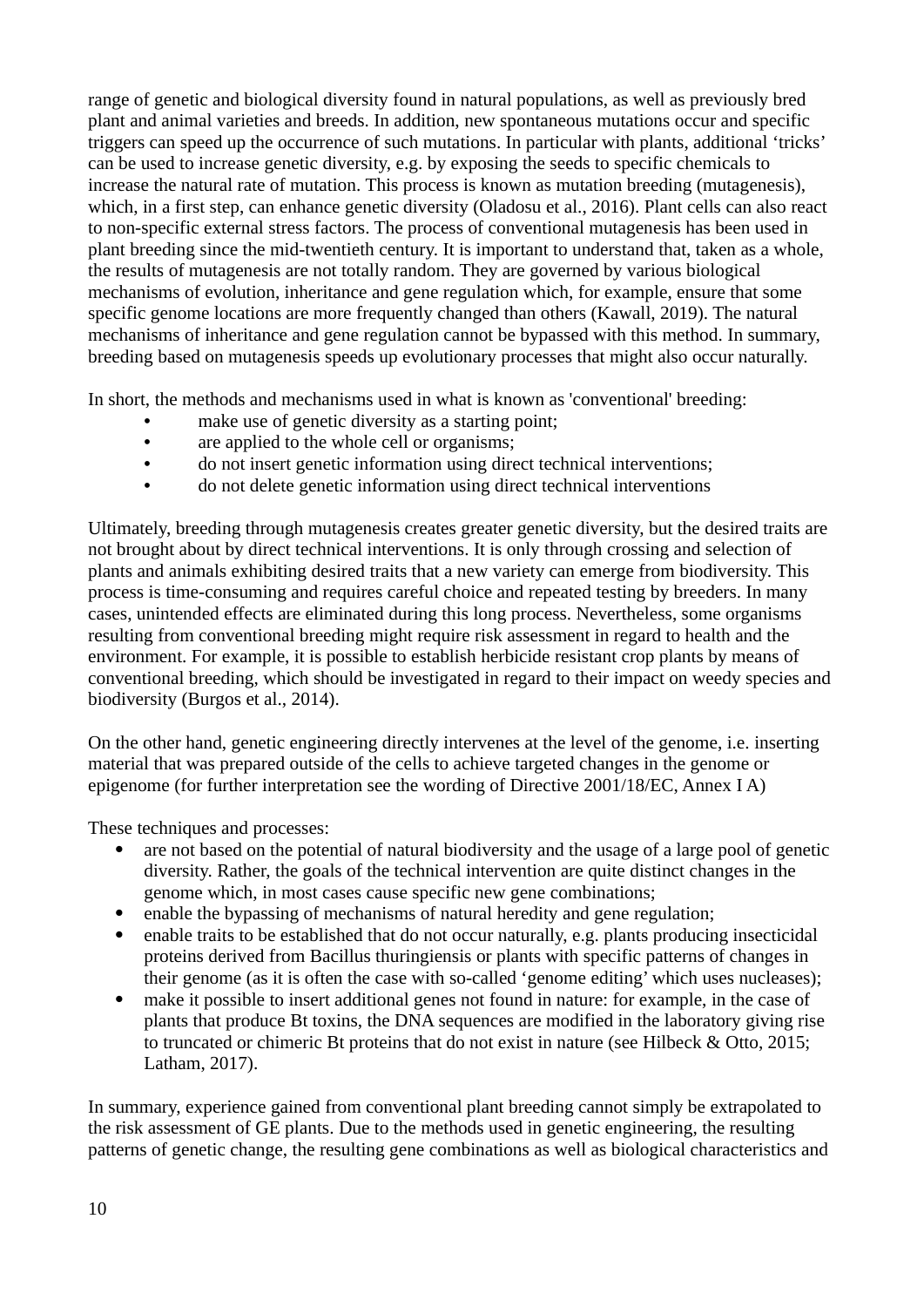associated risks can be very different compared to those derived from conventional breeding. Thus, according to EU law (Directive 2001/18/EC), all organisms derived from processes of genetic engineering generally require specific, case-by-case risk assessment before they are released into the environment or allowed to be used in food products.

#### <span id="page-10-0"></span>**3.3 Some basic challenges in risk assessment of GE organisms**

As a starting point for discussion of the risk assessment of GE organisms, it is vital first to consider what is often called the complexity of biology. A short comparison with the risk assessment of chemicals is useful in this context: while chemicals (in many cases) can be considered as clearly defined entities, the characteristics of organisms are largely shaped by their interactions and their mechanisms of self-reproduction, self-organisation and adaptability. Resultant conceptual and practical challenges for the risk assessment of GE organisms can be identified on several levels:

#### What are the entities and risks that should be assessed?

Life forms can only be fully assessed in combination with their environment: for example, the well established concept of the 'holobiont' (see for example Richardson, 2017 or Sanchez-Canizares, 2017) shows that the biological characteristics of multicellular organisms such as plants, insects or mammals cannot be considered as being completely separated from their associated microbiomes. Organisms and their associated microbiomes interact very closely: it is known that the microbiome can extensively impact the health status of humans, plants and animals (see for example Lynch & Pedersen, 2016). There is evidence that, for example, the maize leaf microbiome composition is not only influenced by environmental factors but to some extent also impacted by the maize plant's genetics (Da Silva et al., 2016; Wallace et al., 2018). Therefore risks can arise, not only from the interactions of GE organisms with their macroscopic, wider environment (such as pollinators and the wood web), but also from interactions with their microscopic, intimate environment (associated microbiomes), and so these interactions should be included in that which needs to be assessed.

### How to assess biologically active compounds?

In most cases, physical processes to produce chemical substances can be designed and controlled to produce predictable results. This is not necessarily the case for biological GE organisms: If, for example, new enzymes or insecticidal proteins are produced in GE plants, the mode of action, their efficacy and specificity can be substantially different, when compared with natural variants of their proteins as, for example, originally produced in bacteria (see Hilbeck & Otto, 2015; Latham et al., 2017). Furthermore, due to the insertion or deletion of genes, new open reading frames can occur on the level of the genome that give rise to unanticipated new gene products (such as RNAs), which may be biologically active though unintended and unanticipated processes (see Rang et al., 2004). Therefore, in relation to risk assessments of GE organisms, newly produced gene products should be assessed in the context of the whole organisms and in combination with all other relevant constituents and not in isolation.

### How to assess complex cause-effect relationships?

Well defined cause–effect relationships in many cases are not readily identifiable in the case of life forms: as can be shown in GE plants, the interaction of the inserted genes with the genetic background as well as the interactions of the organisms in their environment can play important roles (for references see report in section 4.5). Such multifactorial consequences of genetic engineering are difficult to forecast reliably and so may evade prediction. These interactions can create effects in bidirectional and non-linear ways: it is not only the organisms that impact the environment; it is also that the various environmental conditions, abiotic and biotic stressors, also impact the biological characteristics of organisms. Consequently, risk assessments of GE organisms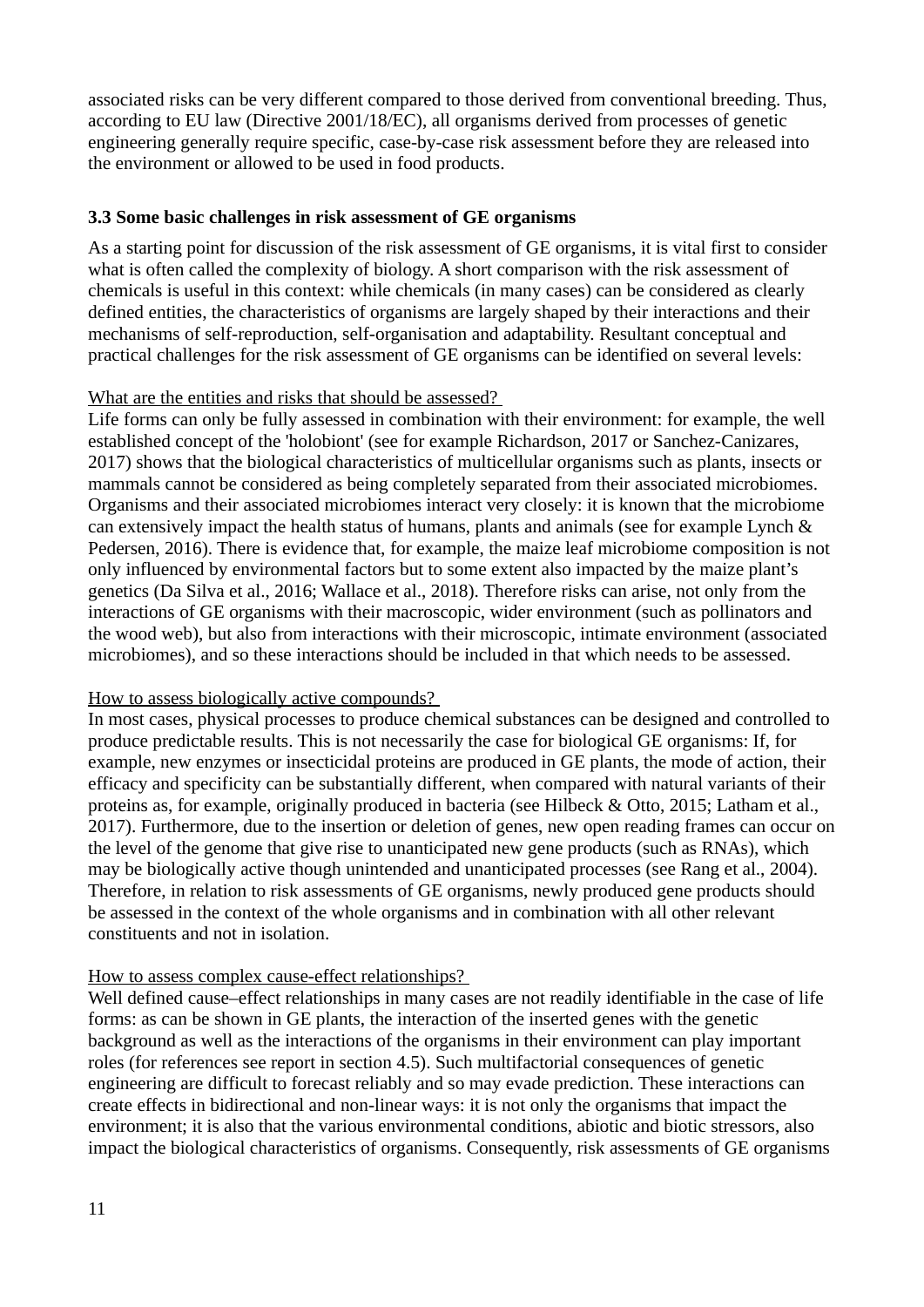should not only assess the impact of the organisms on the full environment, but also vice versa. In addition, possible risks from the resulting combined effects also should be assessed.

## How to assess next generation effects?

The characteristics of GE organisms might change from one generation to the next (for references see report in section 4.5). With self-organisation and self-reproduction, and in interaction with changing environmental conditions, next generation effects can occur that may not be predicted on the basis of knowledge about the previous generations. Even if the additionally inserted DNA is transmitted to the next generation in a way that assures genetic stability, this does not mean that the intended function of the gene and the associated phenotype will be transmitted to the offspring as expected. Thus, subsequent generational effects should be considered in all cases where GE organisms could persist and propagate in the environment. This is especially relevant if gene flow occurs from the GE organism into wild populations.

How to take communication and signalling pathways between organisms into account? Life forms interact and communicate with their environments via multiple bio-chemical pathways. In plants, these pathways for example include exchange of information with other plants, microorganisms and insects (see Schaefer & Ruxton, 2011). Various compounds are involved such as volatile substances, secondary metabolites and biologically active compounds. Environmental risk assessment of GE organisms should include the various ways in which organisms interact and communicate with their environments, taking into account that those environments might not be well characterised in some contexts.

Other specific cross-cutting issues that should be taken into account in risk assessments of GE plants, which either partially or wholly escape current risk assessment performed by EFSA, are summarised in Table 1-4 (see Annex).

# <span id="page-11-0"></span>**4. Specific findings of RAGES**

Substantial gaps in EFSA's risk assessments are set out in the detailed RAGES reports. Our findings indicate that EFSA's risk assessments of herbicide tolerant genetically engineered (HT GE) crops provides paradigmatic examples of the shortcomings we have uncovered. While HT GE crops are promoted, advertised and marketed as intimately connected crop-chemical packages, for safety assessment purposes these integrated packages are disintegrated and each of the mutually essential components is separately assessed in a decontextualized fashion which misrepresents reality. In addition, EFSA's overall safety assessment of HT GE plants largely ignores the effects from residues of spraying with the complementary herbicide.

Several findings from the sub-reports all point in a common direction, underlining consistently the reductionistic approach of current risk assessment:

- risk assessments of HT GE crops largely ignore the specific pattern of residues from herbicide sprays and their effects on the overall safety of food and feed;
- risk assessments of HT GE crops do not take into account the application of high dosages and repeated spraying of the complementary herbicides, which is the current practice in commercial cultivation. Therefore, the GE plants tested in field trials do not represent the GE plants as approved for import;
- risk assessment of Bt crops ignores the complexities (and uncertainties) of the modes of action of the toxins or their interactions with co-factors and other stressors;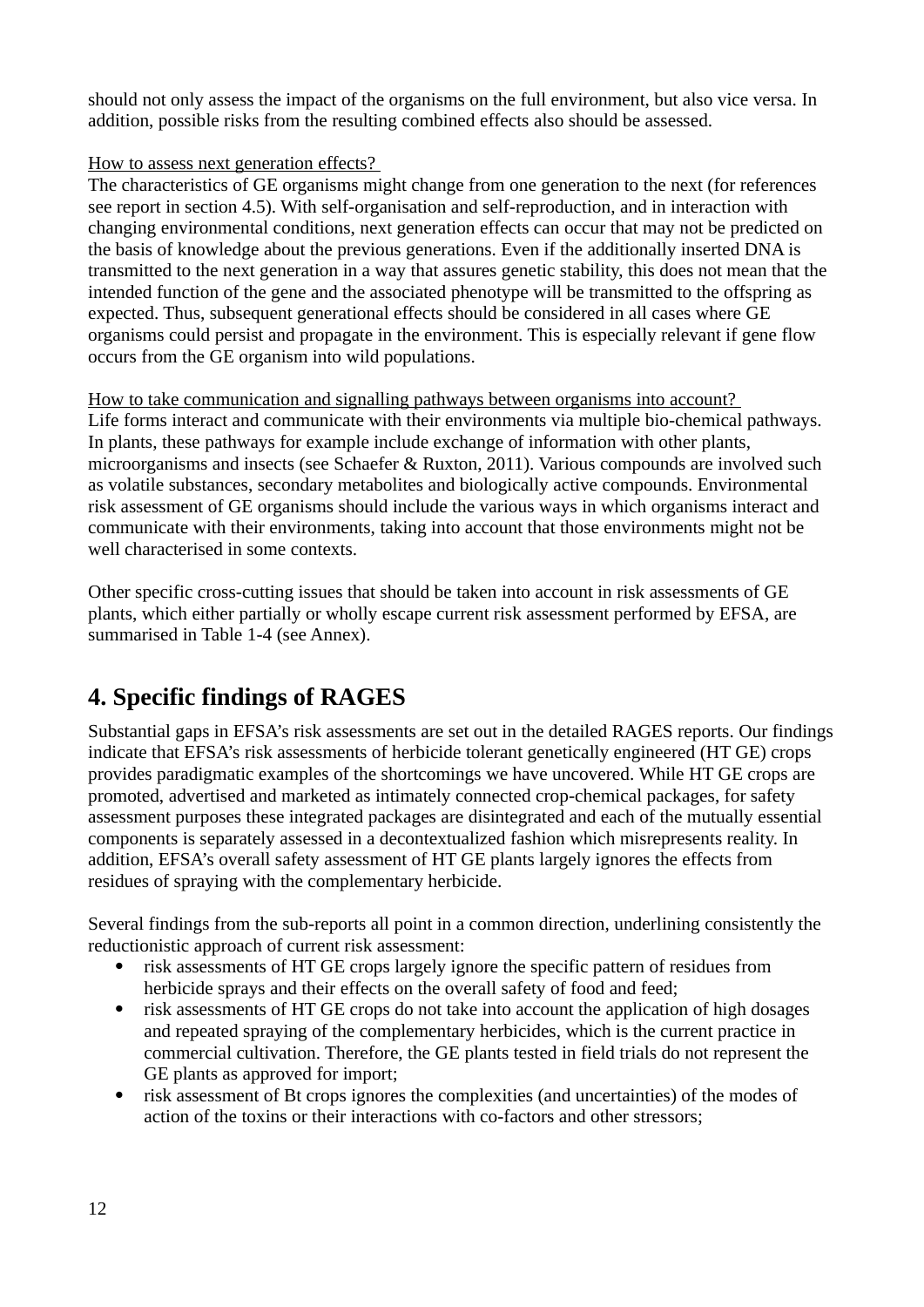- risk assessment of Bt crops also largely ignores the fact that the selectivity and efficacy of Bt toxins can be modified by changes in their structure that occur when they are produced in the GE plants;
- if traits are combined in GE crops, such as tolerance to various herbicides and/or the production of several Bt proteins (so-called 'stacked events'), EFSA fails to require the whole food and/or feed and its mixed toxicity to be tested and assessed;
- if several GE plants are mixed in a diet, the cumulative and combined effects and their mixed toxicity are not investigated;
- metabolic pathways are often multifunctional and complex and can affect a plant's growth or nutritional composition. However, even if a pathway is directly affected by the genetic intervention, EFSA does not require more detailed assessment of the overall effects;
- only a relatively small fraction of the biologically active compounds that are naturally produced by the plants and their composition are considered in EFSA's risk assessments;
- large parts of relevant health effects, such as reproductive and immune system effects, as well as the impact onto the gut microbiome, are neglected in EFSA's current risk assessments;
- even though environmental stressors e.g. ongoing climate change that can influence the expression of the inserted gene constructs, such processes and their impacts are not systematically assessed by EFSA;
- only a small selection of relevant geo-climatic conditions and regions representing the countries of cultivation are taken into account in the field trials required by EFSA;
- EFSA's assessments of impacts on ecosystems and food webs suffers from major gaps in the selection of relevant organisms and also from neglect of relevant pathways of exposure;
- if GE plants can persist, propagate and spread through uncontrolled gene flow, data on the next generation effects are not required and so are not assessed by EFSA.

Some expert contributors to RAGES compared these findings with some of the most recent opinions from EFSA, as published on stacked maize (EFSA, 2019a) and soybean (EFSA, 2019b). In these cases, EFSA applied EU Implementing Regulation (EU) No 503/2013 by applying a slightly different protocol. However, compared to our findings as listed, no significant differences or improvements can be observed. For example, mixed toxicity of whole plant food and feed was still not tested, the reactions of the GE plants to environmental stressors were not investigated systematically, the expression data of the newly introduced proteins were not reliable, the application of the complementary herbicide was not in line with the much more intense spraying used under practical conditions (Testbiotech, 2019a and 2019b).

Several of these findings are also relevant for risk assessment of organisms derived from new methods of genetic engineering (genome 'editing') using tools such as CRISPR/Cas. In the near future the commercial sponsors of such organisms can be expected to apply for consent to market their products. Assessing the risks of such organisms will be challenging and complex, even if no additional genes are inserted. Since the nucleases involved are intended to interfere with all copies of targeted gene families, or with different genes by multiplexing (i.e. changing several genes in one event), the pattern of genetic changes (both intended and unintended) as well as resulting gene combinations, biological characteristics and risks can be significantly different from those obtained using conventional breedingIn many cases, the metabolic pathways of the organisms resulting from genome 'editing' are likely to be affected to a greater extent compared to those plants that have so far been subjected to risk assessments. In addition, new, serious and uncontrollable risks may be created by the introduction of gene drives by using tools like CRISPR/Cas, meant to genetically engineer natural populations.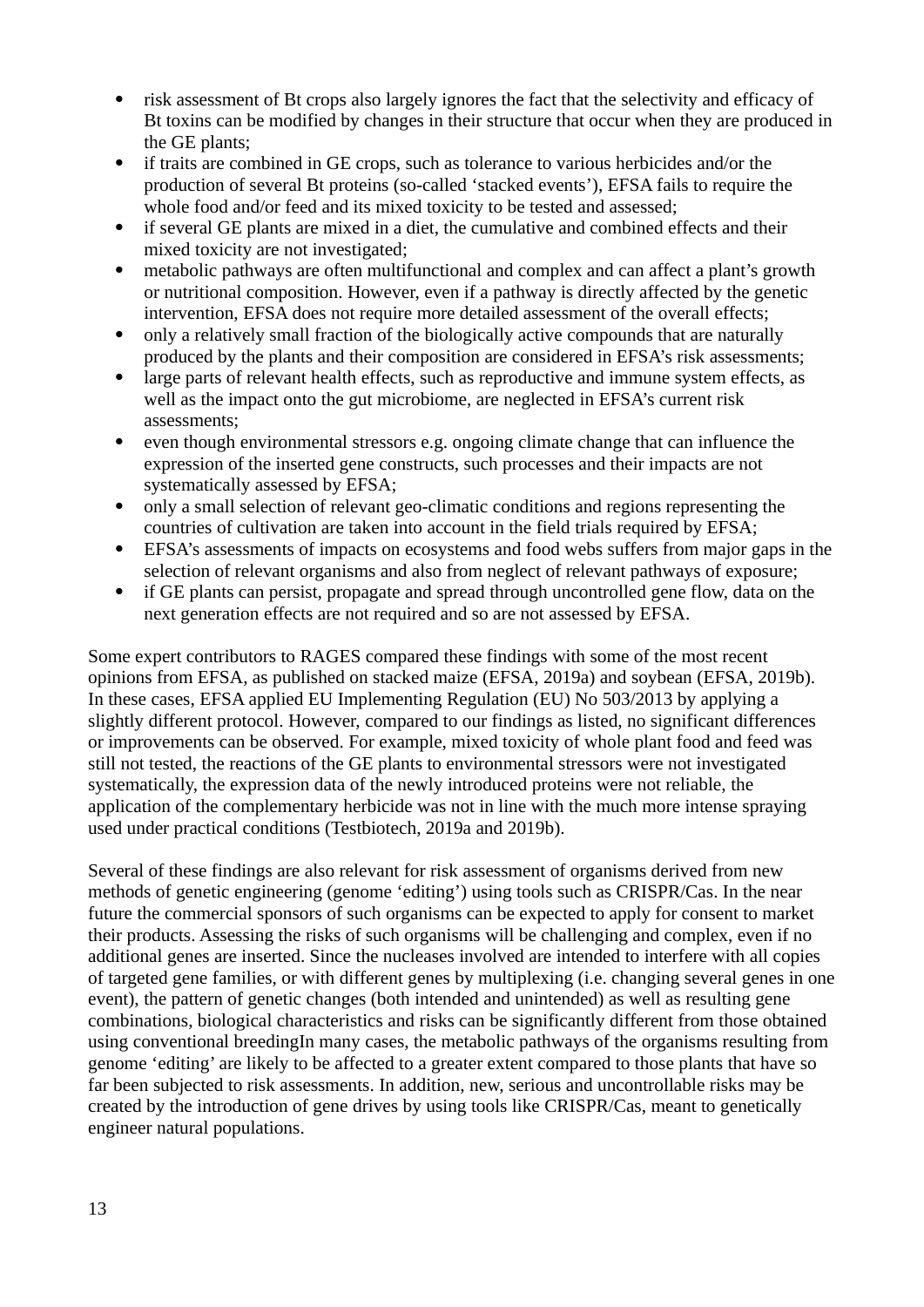In the following sections (4.1 to 4.6), we give an overview on the six sub-reports that are the main outcomes of the RAGES project:

## <span id="page-13-0"></span>**4.1 Assessment of health risks associated with the consumption of products derived from herbicide tolerant GE plants**

Herbicide tolerant genetically engineered (HT GE) plants have been engineered to tolerate herbicides and are never grown in commercial agriculture without being sprayed with the relevant herbicide. As the claimed benefits arise from the application of the herbicide rather than from the GE crop plants in isolation, so the risks and safety issues should be considered in combination. The global use of glyphosate has increased dramatically with HT GE plants as a main driver. This is in itself an important environmental problem. Moreover, the increased use of glyphosate represents a selective pressure that accelerates the evolution of glyphosate resistant weeds. As a response, farmers in the USA, Argentina and Brazil have increased, over the last 20 years, their spraying of HT GE soy. The result is that farmers now spray at rates more than twice as high as those originally recommended. Similarly, the number of glyphosate applications has increased from one or two, to four applications per year, which implies more spraying late in the growing season. In addition, the GE plants are made resistant to other complementary herbicides and must be expected to entail mixed residues (cocktails) of toxic chemicals in the food chain.

This promotes higher residues from glyphosate and/or other complementary herbicides in HT GE soybeans, which dominate the global export market, including to Europe, for use in food and feed products. This raises questions about health effects for livestock and consumers.

The basis for risk related research on, and risk assessment of, HT GE plants is plant samples produced in field trials. A key problem is that these plants are sprayed with much lower, i.e. not representative, doses of the complementary herbicides compared to doses that farmers use in commercial production. Using those plant samples to inform risk assessments can therefore lead to wrong conclusions and underestimate the actual risks: firstly the load of residues is much higher in commercially produced plants, and secondly the plants' composition may be altered by a more intense spraying regime. Thirdly, combinatorial effects can arise from interactions between plant constituents and herbicide residues. Such changes may potentially cause health effects such as toxicological, hormonal or immunological reactions at the stage of consumption.

The risks to ecosystems as well as human and animal health arising from glyphosate tolerant GE plants, are in the process of being replicated and exceeded with new 'stacked' HT GE plants that are tolerant to multiple herbicides such as glufosinate ammonium, 2,4-D, dicamba and isoxaflutole, in addition to glyphosate. These herbicides will be sprayed together and result in new and untested 'cocktail' mixes and co-exposure, both in the environment as well as in food and feed. The toxicity of mixes, interactions and combinatorial effects of these substances are difficult to study and remain substantially unknown. Hence, these new HT GE plants cannot be considered safe.

We illustrate with two current case study examples (triple resistant HT GE soy plants intended for import to the European market) how the European risk assessment system, as implemented by EFSA, fails to perform relevant risk assessment of HT GE plants.

We argue that the underlying causes of these flaws in the risk assessments come from a lack of independent research, a lack of relevant data and the separation of the HT GE plant and its cotechnology (complementary) herbicide in risk assessment, i.e. the division of the assessment of the plant, performed by the GMO-Panel and assessment of the pesticide, performed by the PPR-Panel.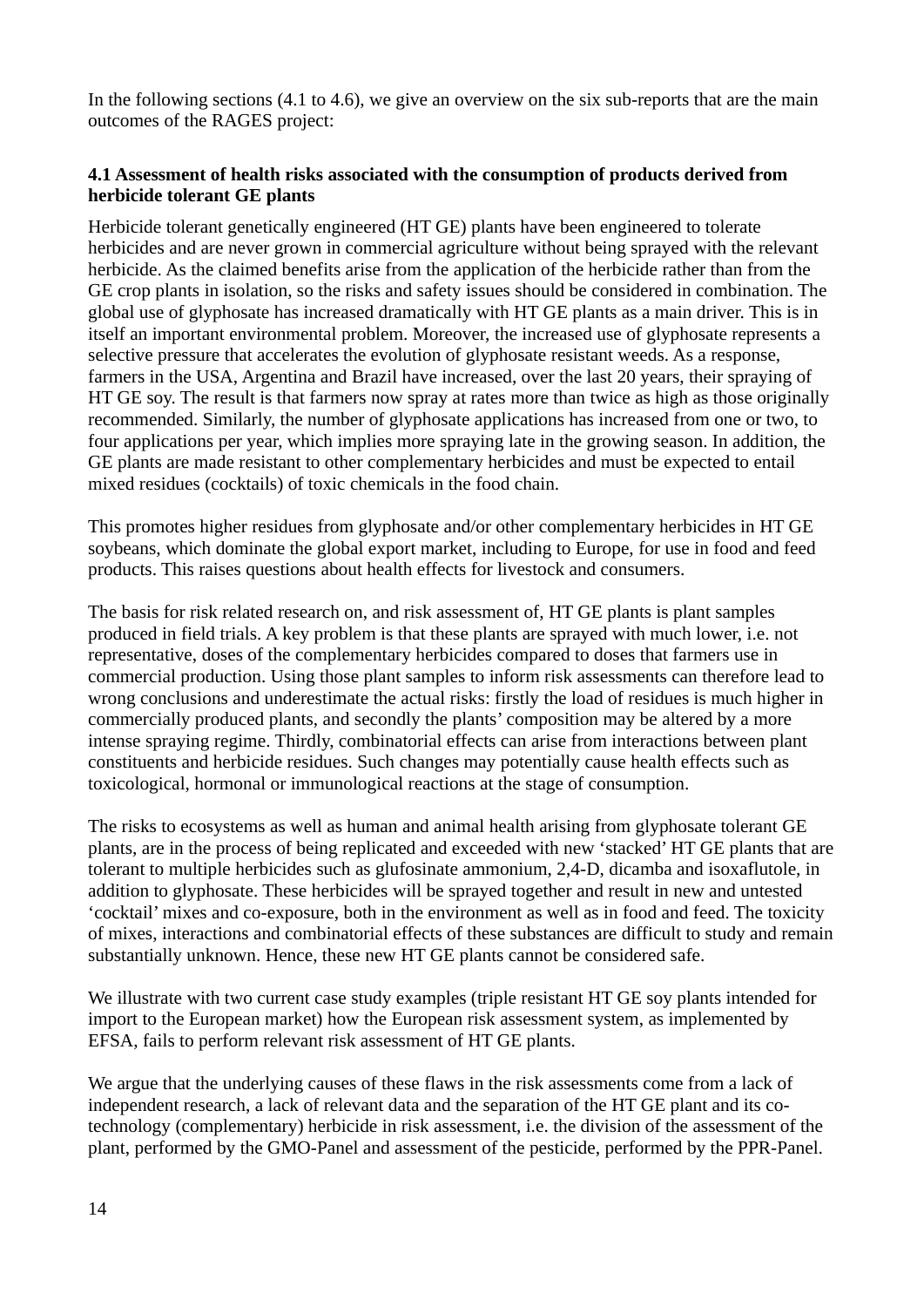To demonstrate safety of HT GE plants, the two areas of risk assessment need to be combined to assess the overall risks of the consumption of food and feed products derived from the HT GE plants. This need is reflected in COMMISSION IMPLEMENTING REGULATION (EU) No 503/2013, which states that the field trials with HT GE plants should compare and test plant products with and without the complementary herbicide being applied. Furthermore, potential synergistic or antagonistic effects resulting from the combination of the transformation events should be included, and the data provided for risk assessment should allow scientists to conclude whether the expected agricultural practices could influence the endpoints that were studied. However, in EFSA's current practice of applying Regulation (EU) No 503/2013, there are major gaps in the risk assessments of HT GE plants, with problems similar to those as mentioned above (see for example, EFSA, 2019b; Testbiotech, 2019b).

In conclusion, the current practice of risk assessment for HT GE plants in Europe fails to assess identified and real risks. Thus, the approval process for HT GE plants is, in its current form, both inadequate and misleading. It is a further step in the wrong direction that new stacked HT GE plants are likely to introduce untested herbicide-cocktails into European food chains. With this background, no further HT GE plants should be approved for import based on the current practice. Moreover, events, which are already allowed for import, need to be re-assessed.

#### <span id="page-14-0"></span>**4.2 Assessment of environmental risks associated with the cultivation of insecticidal Bt plants**

A risk conclusion is typically based on combining information and data obtained from studying the various routes of exposure to a particular stressor and the potential adverse effects those stressors may cause. The stressors in our case are GE plants expressing toxins from the bacteria *Bacillus thuringiensis* (Bt). Exposure is evaluated in terms of quantity and quality of the stressor (concentration of Bt toxins) and duration/type of exposure to this stressor. However, the framing (problem formulation) and implementation of the risk assessment, including the assumptions made, the selection and limitations of the research results available, and the interpretation of these data, are fundamental in determining what risks can be identified and what risks will be neglected right from the start.

We unravel and illustrate how EFSA's narrow interpretation and implementation of the EU regulations for risk assessment fails at its core. Instead of assessing the real, living GE plant within its complex network of ecological interactions in the real world, EFSA limits the focus primarily to the 'added chemical substances', i.e. Bt toxins, and arrives at its conclusions regarding risks based mostly on data produced with Bt toxins isolated from an artificial bacterial surrogate system, rather than the GE Bt plant (except for the occasional test with pollen). Thus, effectively, EFSA is assessing the GE Bt organism, here a plant, as an isolated, single chemical.

The framing (serving as justification) of this narrow interpretation is based on the conceptual model called 'substantial equivalence' (renamed as 'comparative (safety) assessment') which means that a GE plant is treated as nothing more than the original unmodified parent plant with the chemical, here the Bt toxin, added like a spray-on pesticide. The second assumption is that Bt toxins have a single target specific mode-of-action, at least for non-target organisms.

Both assumptions are based either on no science or on outdated science, which results in EFSA's sweeping/generalised safety claims that lack robust scientific evidential support, or are even undermined by scientific evidence to the contrary. Nevertheless, both assumptions form the pillars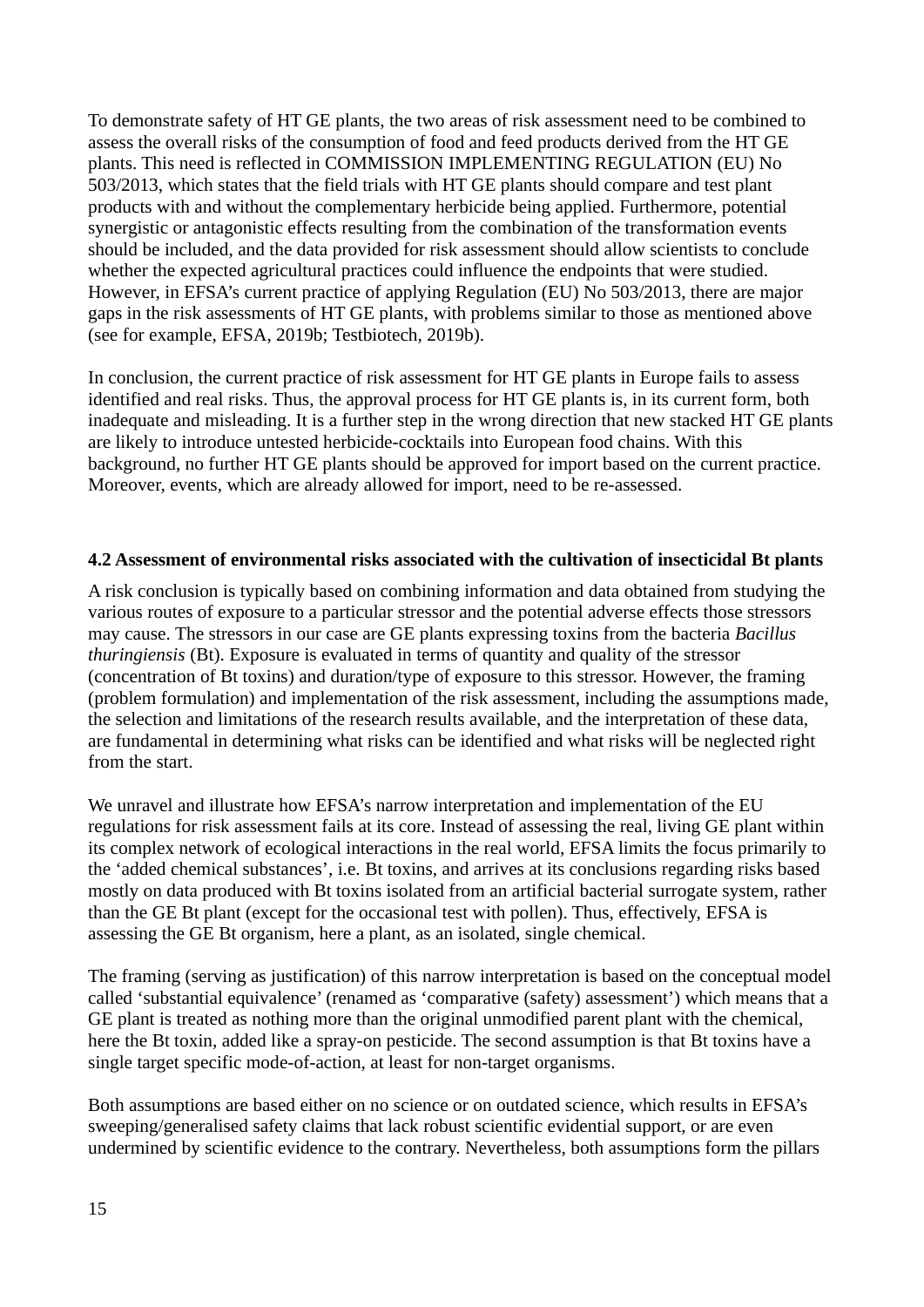for EFSA's assessments of GE Bt crop plants, which treat them like pesticid chemicals and apply standard first-tier protocols developed by the OECD for regulatory safety assessments of synthetic chemical pesticides.

In contrast to EFSA's narrow 'no risk' conclusions, we show that there is a multitude of pathways exposing many organisms, the vast majority of them being non-target organisms, to both the GE plants and their Bt toxins. These pathways extend from terrestrial to aquatic systems along a diversity of exposure routes, including the recent discovery of intergenerational exposure from parent non-target organisms to their offspring. A myriad of non-target organisms are exposed to, i.e. ingest, Bt toxins, either from live or dead Bt plant material or as free Bt toxins leached from live and dead Bt plants, in significant quantities. Furthermore, these Bt toxins are persistently present above- and below ground, throughout the growing season and beyond, including in aquatic ecosystems such as headwater streams running through the agricultural landscapes where Bt crops are grown. Hence, Bt toxins are highly ubiquitous in large amounts in those agroecosystems where Bt crops are grown, i.e. on more than a 100 million hectares. From there, these Bt toxins spread to aquatic systems via water transport processes within the soil or from water runoff from fields under Bt crop production.

We further show that the single target-specific mode-of-action paradigm is outdated; instead more models of modes-of-action are proposed and accepted today than there were decades ago when Bt crops were introduced. Consequently, an increasing number of non-target organisms are reported to be affected in many ways, outside of what used to be considered a limited range of target organisms. We call this the 'out-of-range paradigm'. We list 39 peer-reviewed publications that report significant adverse effects of Bt toxins on many 'out-of-range' species, including representatives from non-arthropod taxa, such as snails, crayfish, and bacteria. While this list of studies is not comprehensive (i.e. it is not an exhaustive review), it does illustrate the growing diversity of affected species and reported effects arising from Bt toxins that researchers have observed and reported, most of which cannot be detected in short-term acute direct toxicity tests that are applied in the first tier OECD testing protocols. In other words, these adverse effects of Bt toxins will be, and probably are already being, missed when using EFSA's approach of trying to reduce biology to chemistry.

We conclude that EFSA systematically excludes and ignores important exposure pathways and interactions of Bt toxins with whole communities of organisms in whole environmental compartments (e.g. aquatic ecosystems), and consequently it rejects scientific evidence of potential harm to non-target organisms if it does not confirm their expectations, and fails to recommend further studies when there is scientific uncertainty. Therefore, EFSAs risk assessment of Bt plants fails – by default (or maybe by design).

#### <span id="page-15-0"></span>**4.3 Assessment of health risks associated with the consumption of products derived from GE plants that are changed in their nutritional composition**

Three GE crops with altered oil content have already been approved for import to the EU and use in food and feed. In future, other nutritionally altered GE crops – for example, with altered vitamin or mineral content – might be proposed for import or for cultivation, or might pose risks associated with the accidental spillage of crops granted authorisation for feed and food uses only.

Nutritionally altered GE crops pose challenges for risk assessment. Nutritional changes are complex and not limited to a single nutrient and their impacts may vary with dose and also depend on the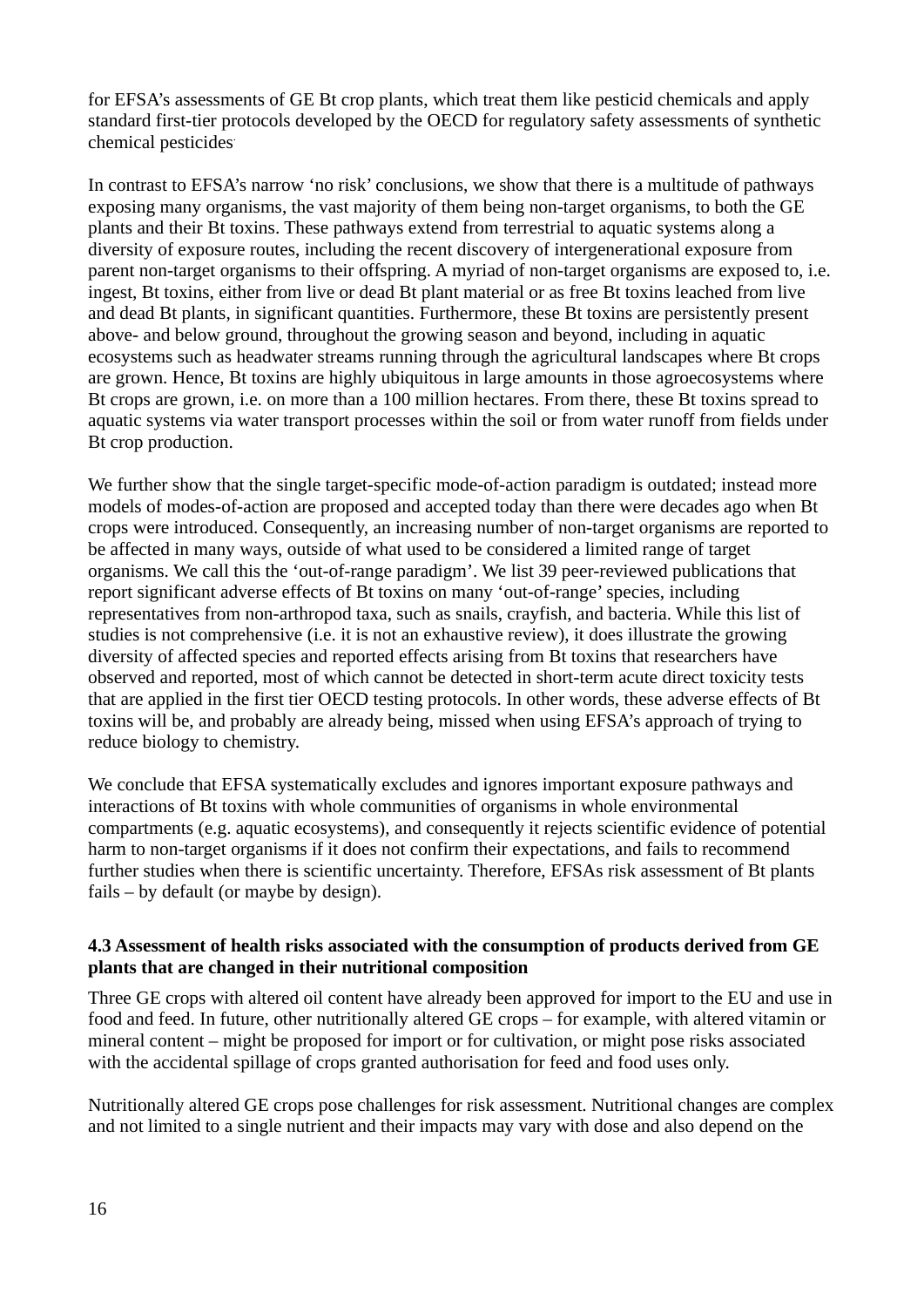receiving population, which will include vulnerable persons. Due to this complexity, risk assessment and labelling are both challenging.

Nutritionally altered GE crops have been approved for use as food and feed within the EU without specific guidance for their risk assessment. This means that many important issues have not been considered adequately. Those issues include:

- the GE traits all affect multiple nutrients and the overall effect on health is poorly understood: health claims (of benefits) are not substantiated;
- because, unlike previous GE crops, nutritionally-altered GE crops are engineered to produce molecules that are biologically active in humans, there is an increase in the risk of adverse medical effects either from over exposure to the intended product or from unintended by-products whose hazard to health is unknown;
- gene-environment interactions will affect nutrient expression and the field trials conducted are inadequate to characterise the resulting variability in nutrient levels;
- there has been no full nutritional/food safety analysis (instead the focus is on comparing the main altered nutrient with standard dietary recommendations);
- potentially vulnerable subgroups need to be considered;
- impacts of food processing and storage need to be considered for all food types;
- use of the GE crop as feed can alter nutrient content of (unlabelled) meat and dairy products;
- food labelling proposals are inadequate to provide sufficient information for consumers; and
- post-market monitoring is inadequate to identify adverse health effects.

Other nutritionally altered crops may in future contain altered levels of vitamins and minerals, which will pose additional challenges for risk assessment.

No applications for commercial cultivation of nutritionally-altered GE crops have been made to date in the EU or Switzerland. However, there are many examples of unintended effects described in the published literature. These include:

- direct adverse effects on wildlife of consumption of altered nutrients;
- complex ecological effects associated with introducing new or enhanced levels of nutrients into ecosystems;
- increased attractiveness to pests and/or susceptibility to pathogens, associated with altering biochemical pathways in the plant; and
- adverse impacts on yield and agronomic properties.

In addition, contamination issues associated with nutrient-altered GE crops could be particularly significant: for example, with omega-3 altered GE oil seed rape being proposed for growing on an industrial scale for use as fish feed.

## <span id="page-16-0"></span>**4.4 Assessment of health risks associated with the consumption of products derived from GE plants with a combination of traits**

Most GE plants (events) allowed for import, processing and usage for food and feed into the EU, show a combination of several traits. These combinations can be derived from the stacking of plants (crossing of parental GE plants) as well as by co-transformation of single events. Most GE plants with stacked traits combine herbicide tolerance (HT) (also called herbicide resistance) and production of insecticidal toxins (IT) (also called insect resistance). The GE plants on the market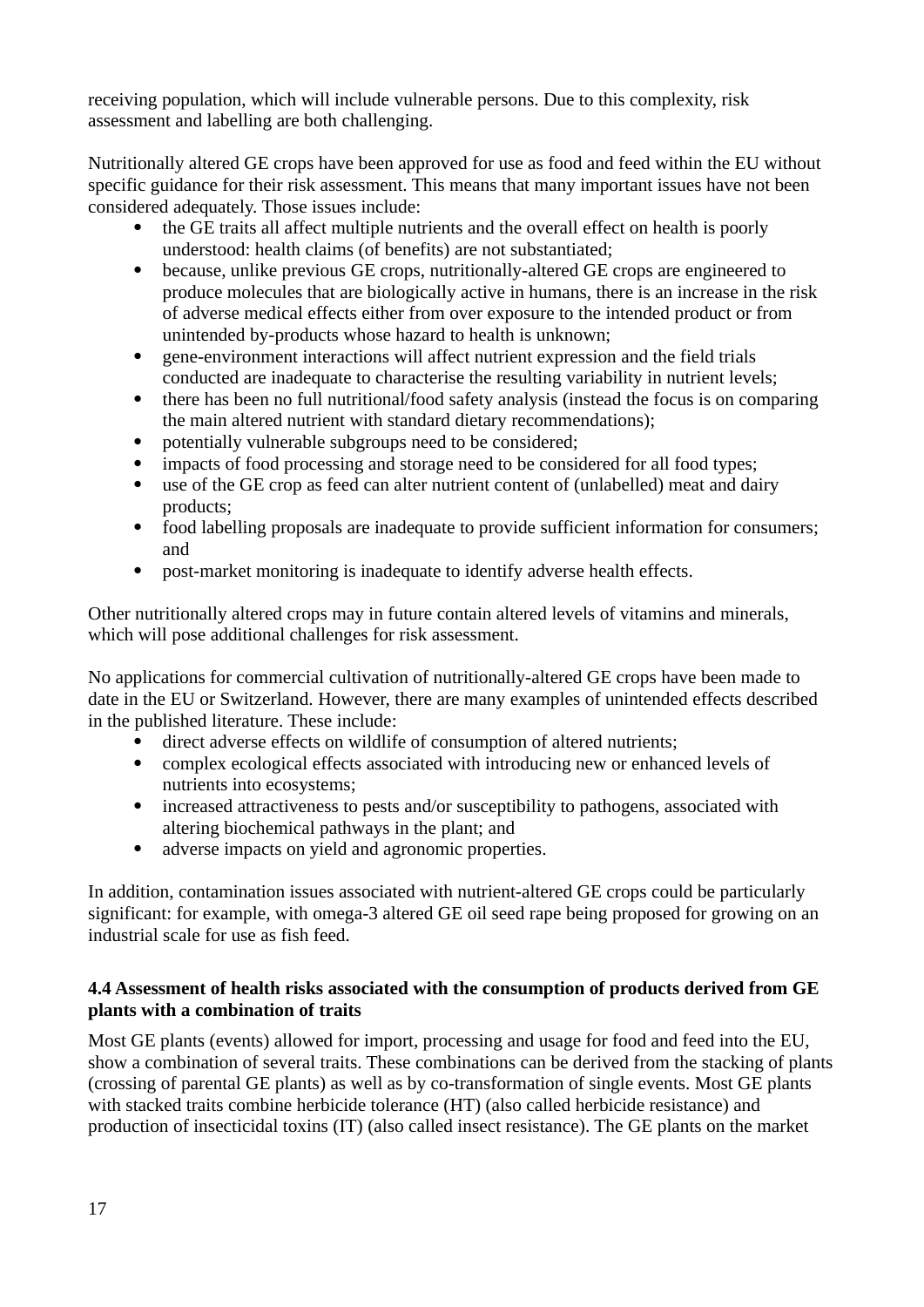with trait combinations, especially those produced through stacking, are increasing and this trend is expected to continue in the future.

These combinations should always be addressed by the risk assessors. The harvests of HT plants regularly contain residues from spraying with the complementary herbicides such as glyphosate and others. In addition, one or several Bt toxins can be present. In regard to food safety, the combined presence of herbicide residues and insecticidal toxins (also in combination with specific plant constituents, e.g. with hormonal or immunogenic properties) have to be considered as stressors with potential additive, antagonistic or synergistic effects and interactions.

EU legal provisions such as Regulation (EC) No 1829/2003 (Recital 9) state that *"…any risks which they present for human and animal health and, as the case may be, for the environment…"* have to be avoided. Therefore, potential adverse effects that result from combinatorial exposures of various stressors need specification and their assessment needs priority. However, so far, the EU does not have a systematic and coherent approach to how health effects or environmental impacts stemming from such combinations of stressors should be assessed. In this report, the current gaps in risk assessments as performed by European Food Safety Authority (EFSA) are exemplified by two case studies.

We have analysed the concepts and methodologies for combined, cumulative and aggregated exposure to mixtures of stressors in GE plants with trait combinations. In addition, we discuss how other biologically active substances present in plants (e.g. oestrogens, allergens and anti-nutritional compounds in soybean) may interact with the trait-related characteristics and resulting stressors.

We have concluded that the health risk assessments as currently performed by EFSA for stacked GE plants are unacceptable. EFSA's approach does not take account of adverse health effects arising from GE plants, which could simultaneously introduce multiple potential stressors into our food chains. Our report shows that combinatorial effects (or potential mixed toxicity) emerging from simultaneous exposure to a fixed combination of potential stressors, emerging from GE plants at the stage of consumption, need to be assessed in far more detail.

We recommend that these plants should be tested following the whole mixture approach, considering them as "*insufficiently chemically defined to apply a component-based approach*" (EFSA, 2019c). For regulatory purposes, the plants should be considered as being equivalent to UVCB substances (substances of unknown or variable composition, complex reaction products or biological materials) as defined by the provisions of Regulation (EC) No 1907/2006 (REACH).

Currently, the most appropriate method to test these substances is life-time feeding studies with whole plant materials. This material should be relevant to the product consumed as food or feed, including the residues from spraying with complementary herbicides (with dosages that are in accordance with the conditions of commercial agricultural practices). To generate reliable data for products that are used daily in the food chain, the feeding studies will need to be long-term, including several generations.

In addition, in vitro testing systems and testing systems using non-vertebrates should also be required and developed further to establish risk-hypotheses and to reduce the overall number of animals needed for feeding studies. Further methodologies need to be developed for testing whole mixtures in addition to, or as reliable replacements for, animal feeding studies. More scientific studies should be initiated to better understand combinatorial, aggregated or cumulative exposure and effects from mixtures of GE plants in the diets of humans and animals.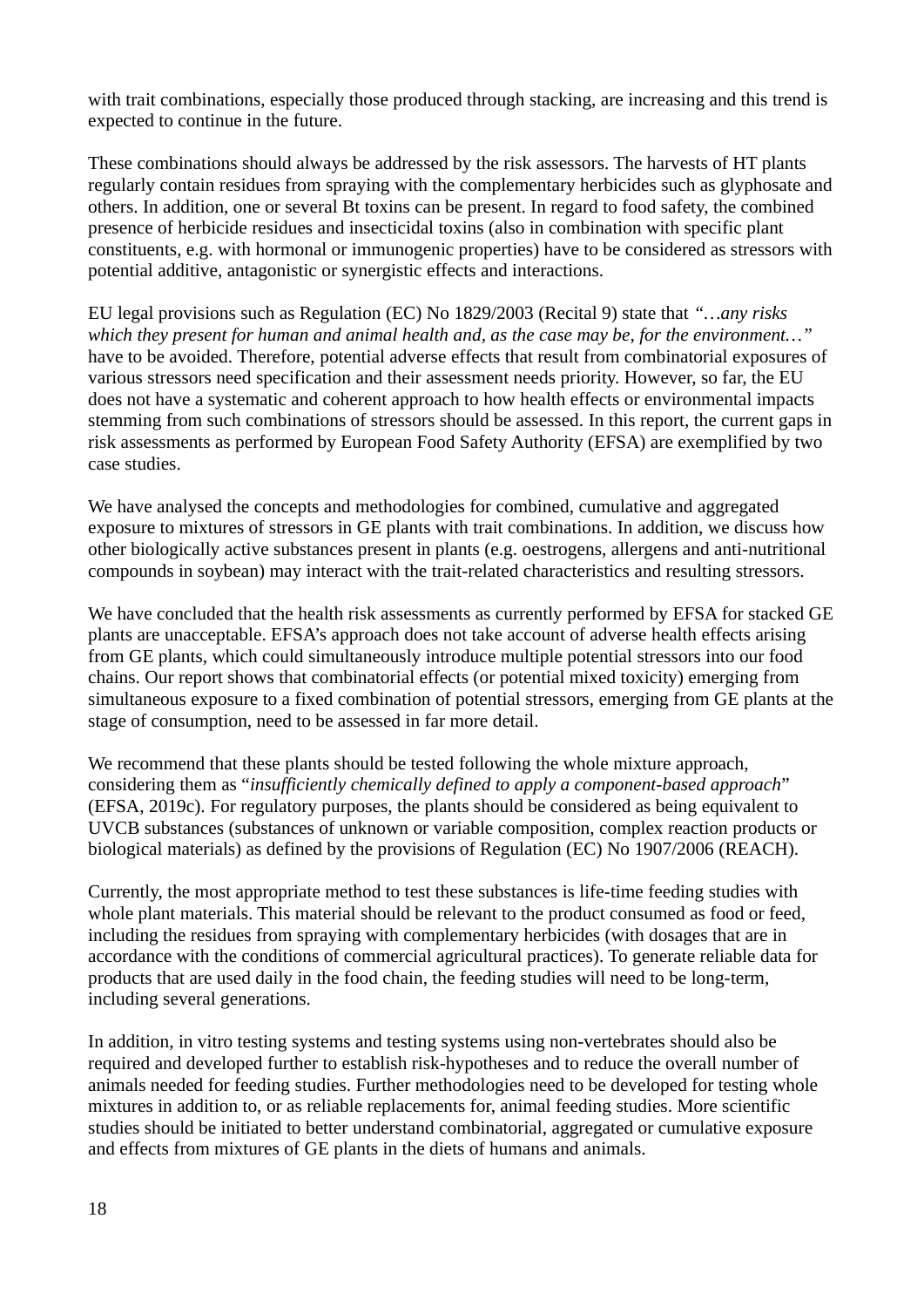As a next step, EFSA risk assessments and monitoring of mixtures of GE plants in diets that will lead to co-exposures of multiple potential stressors will need to fully assess the risks of combinatorial, aggregated and/or cumulative effects.

#### <span id="page-18-0"></span>**4.5 Assessment of environmental risks associated with GE crops that can persist and spontaneously propagate in the environment**

If GE plants can persist and propagate in the environment and produce viable offspring, new challenges for risk assessment arise. For example, it is necessary to assess the extent to which the outcome of the risk assessment of the original event can be applied to subsequent generations, especially if those plants result in gene flow to and from wild relatives, as the effects of gene flow largely depend on interactions with the environment and the genetic characteristics of the plants.

Therefore risk assessors should assume that the characteristics of volunteer offspring and subsequent generational effects cannot be reliably predicted solely from the characteristics of the original event. New biological characteristics may be triggered in the offspring by their interactions with environmental conditions, making it difficult to reliably predict long term environmental impacts under changing environmental conditions, such as those caused by climate change.

Therefore, risk assessments of GE plants that can persist and propagate in the environment cannot be reduced to assessments of the specific traits and characteristics that are known at the initial stage of application, but need also to take into account effects that can emerge after some generations, in a broad range of environmental and genetic contexts and/or under stress conditions.

Furthermore, we have shown that exacerbating weed problems, displacement or even extinction of native plant species are not the only risks that might arise from persistent and self-propagating GE crops, as was suggested by EFSA in 2010. Much more weight needs to be given to the assessment of plants' interactions and biological signalling pathways and networks, such as those within the food web, with soil micro-organisms and insects such as pollinators and others. Those networks, for example, can be disturbed or disrupted by changes in the composition of volatile compounds or biochemical pathways and changes in nutritional quality.

In general, risk assessment of GE organisms that can persist and spontaneously propagate in the environment (within or beyond the production systems) poses some novel challenges to risk assessors and regulatory authorities, since the spatio-temporal dimension is a complex issue compared to GE plants only grown for one season. From our review we have concluded that risk assessments of GE organisms, which can persist and spontaneously propagate in the environment, need to deal with a degree of spatio-temporal complexity that can result in high levels of uncertainties. To deal with these problems, we recommend establishing 'cut-off criteria' in risk assessments that take into account the factual limits of knowledge. It is proposed to apply these criteria in a specific step within risk assessment called 'spatio-temporal controllability' that uses some well-defined biological characteristics to delineate some of the boundaries between known and unknowns considered to be crucial. Consequently, this additional step in risk assessments should enhance the robustness of risk assessments and substantially improve the reliability of decision-making about potential releases.

If it is known that GE organisms can escape 'spatio-temporal controllability', because they can propagate within natural populations, with no effective control of spread or persistence, then the authorisation process should not proceed and the release of the GE organism must not be allowed.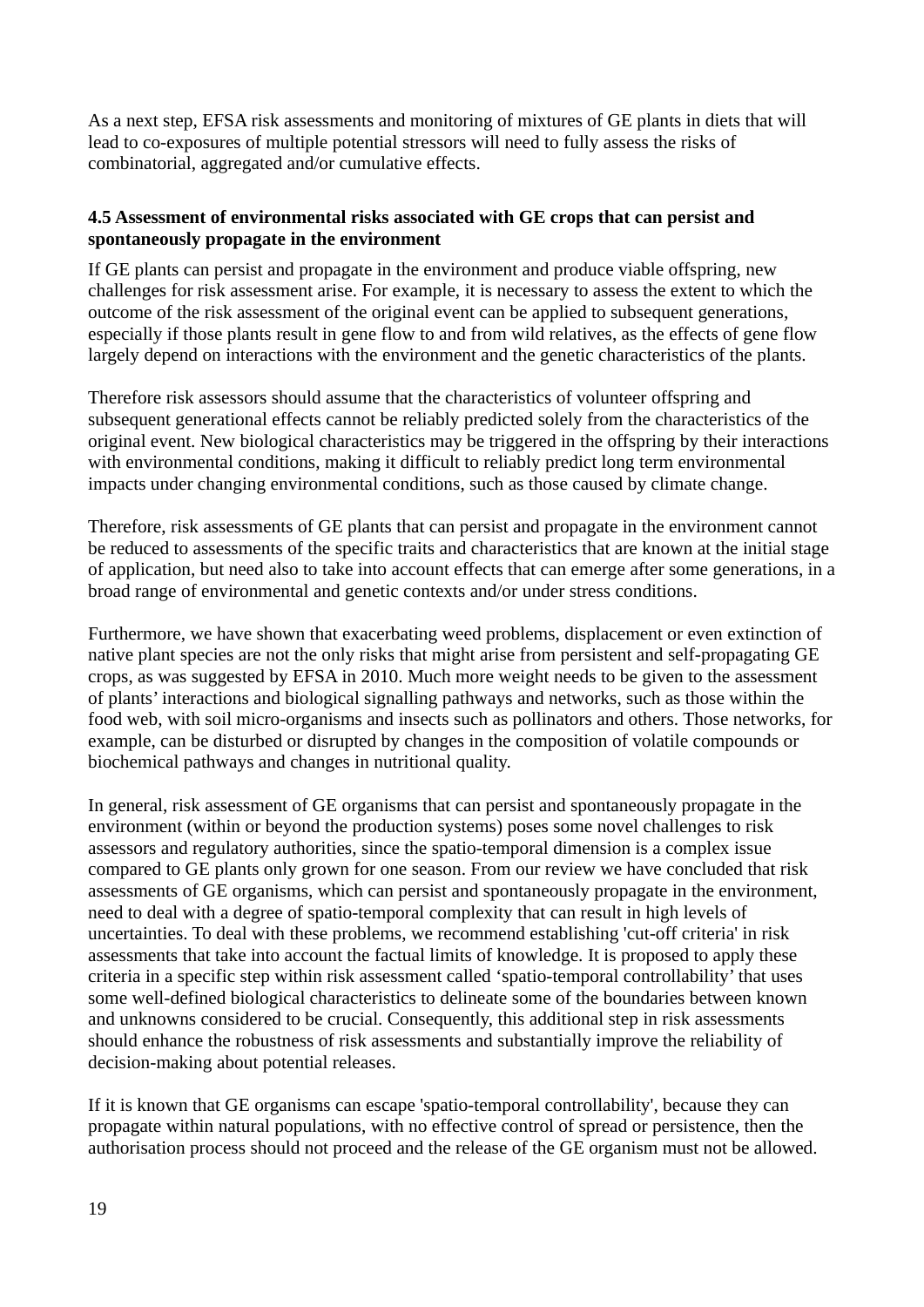These criteria should not only be applied to applications for releases and cultivation but also to imports that are likely to cause spillage of viable kernels of relevant species (such as oilseed rape in the EU). In general, the release of GE plants should not be allowed if their persistence in the environment cannot be controlled in the spatio-temporal dimension.

#### **4.6 Risk assessment of organisms derived from new genetic engineering technologies**

GE organisms, in the form of plants, have been grown commercially in some countries, notably the Americas, since the mid-1990s. Current GE organisms have been developed using 'first generation' genetic engineering technologies. More recently, new applications of GE organisms and new modes of creating novel traits have been developed alongside new genetic engineering technologies. Grafting, cisgenesis and intragenesis, reverse breeding and RNA-directed DNA methylation (RdDM) either utilise GE organisms created using first generation techniques as an intermediary stage or can, in the case of agro-infiltration, unintentionally give rise to GE organisms. Most, if not all, of the principal concerns regarding first generation GE organisms apply to these new types of GE organisms and new genetic engineering techniques. Some novel types of GE organisms, e.g. RNAi-based GE plants present additional challenges for risk assessors, as do new genetic engineering techniques, such as genome editing.

#### RNAi-based GE crops

For RNAi-based GE crops, major uncertainties and knowledge gaps exist, resulting in open questions about how to assess the risks of RNAi-based GE crops to both the environment and the food chain. Despite the lack of EFSA guidance on the risk assessment of RNAi-based GE crops, three RNAi-based GE crops have been approved for food and feed use in the EU. This is not acceptable and RAGES strongly recommends that the issue of risk assessment guidance for GE organisms developed through new techniques, particularly those developed by genome editing, precedes any consideration of applications to cultivate or market.

#### 'Genome-editing'

New techniques to create GE organisms have been developed in the past decade. In particular, the so-called 'genome editing' technologies have been much discussed. These include oligonucleotidedirected mutagenesis (ODM), Zinc-finger nuclease (ZFN), transcription activator-like effector nucleases (TALEN), meganucleases and CRISPR (Clustered regularly interspaced palindromic repeats) techniques: with CRISPR/Cas becoming the predominant 'genome editing' technology. Genome editing tools can also be applied to produce cisgenic, intragenic and transgenic organisms, applied to synthetic genomics and to induce RdDM.

'Genome editing' techniques can give rise to a broader spectrum of new genetic combinations and novel traits compared to the typical traits introduced by first generation GE organisms (predominantly herbicide tolerance, production of insecticidal proteins and combinations thereof).

However, 'genome editing' is limited in its applications when it comes to editing of polygenic traits. Whilst several sites in the genome can be targeted at once, these are edited outside of their genetic and epigenetic regulation. Many characteristics required by farmers and/or consumers (e.g. drought tolerance in plants) are controlled by 'complex traits'. Modern conventional breeding techniques such as genomic selection and marker assisted selection are, in general, more suited to breeding complex traits. One principal reason is that, with conventional breeding the whole genome is encompassed, so that genetic and epigenetic regulation of genes remains intact. Conventional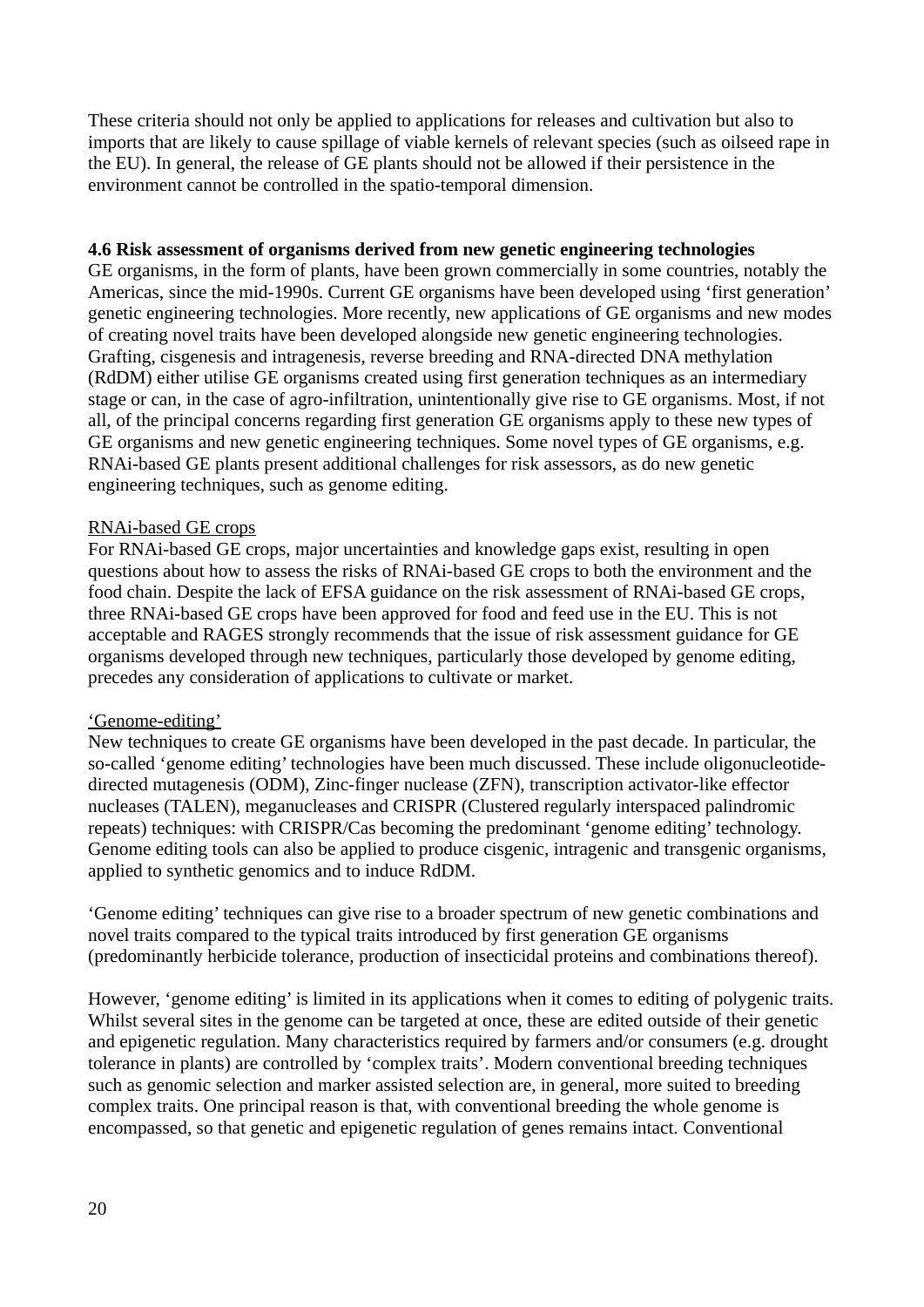breeding has had, and will undoubtedly continue to have, success in breeding varieties with traits such as enhanced drought and/or flood tolerance.

### EU regulation covers genome editing

'Genome editing' technologies involve the direct modification of genomes. That means that changes in the genome are achieved by directly introducing either genetic material or material that enacts a change to genetic material in cells, with the material produced, or at least handled in the laboratory, by humans. This concept of direct modification of genomic material is important as it underlies the concept and definition of both a GE organism (GMOs) in the EU and a living modified organism (LMO) in the UN Cartagena Protocol on Biosafety.

Broadly, more recent genetic engineering techniques can be grouped into three groups:

- 1. those giving rise to novel types of GE organisms (synthetic genomics, RNAi-based crops, cisgenesis and intragenesis);
- 2. infrequent applications of GE organisms in plants (grafting; agro-infiltration; reverse breeding) and
- 3. new techniques of producing GE organisms (RdDM and genome editing techniques: ZFN, ODM, CRISPR, TALEN, meganucleases).

#### Unintended effects

As with plants developed through first generation genetic engineering technologies, both intended and unintended changes can be important in terms of gene products such as proteins, metabolism and resulting biological effects. Thus, it is possible, even likely, that, like first generation techniques of genetic engineering, genome editing techniques will give rise to plants displaying unexpected and unpredictable effects with implications for food, feed and environmental safety. Although genome editing techniques are often described as 'precise', in reality there is substantial potential for unforeseen genomic interactions, genomic irregularities and unintended biochemical alterations. These can produce unexpected effects in the resultant GE organism.

Unintended effects associated specifically with genome editing fall into two main categories:

- off-target effects where the nuclease unintentionally alters DNA at a site in addition to the target site;
- unintended on-target effects, where the intended change generates further alterations, e.g. to genomic regulation.

#### Farm animals

Currently, there are no commercial GE farm animals in Europe, and the only GE animal approved for food use is limited to a GE salmon in Canada and the USA. The production of GE animals is thought to have been limited by difficulties with first generation genetic modification techniques. In contrast, CRISPR is claimed to have high efficiencies in animals, meaning that there may soon be applications to market genome-edited farm animals as food. But besides risk-related issues, ethical and welfare concerns of genome-edited animals are pressing and largely similar to those that have been raised for transgenic animals and/or cloning.

### Gene Drives

Gene drives are genetic elements that do not follow the Mendelian pattern of inheritance as they increase the probability that a specific genetic condition is being transmitted to the next generation above the normal 50% for sexual reproduction. With gene drives, contrary to most other applications of genetic engineering, the GE organisms are not intended to be contained within the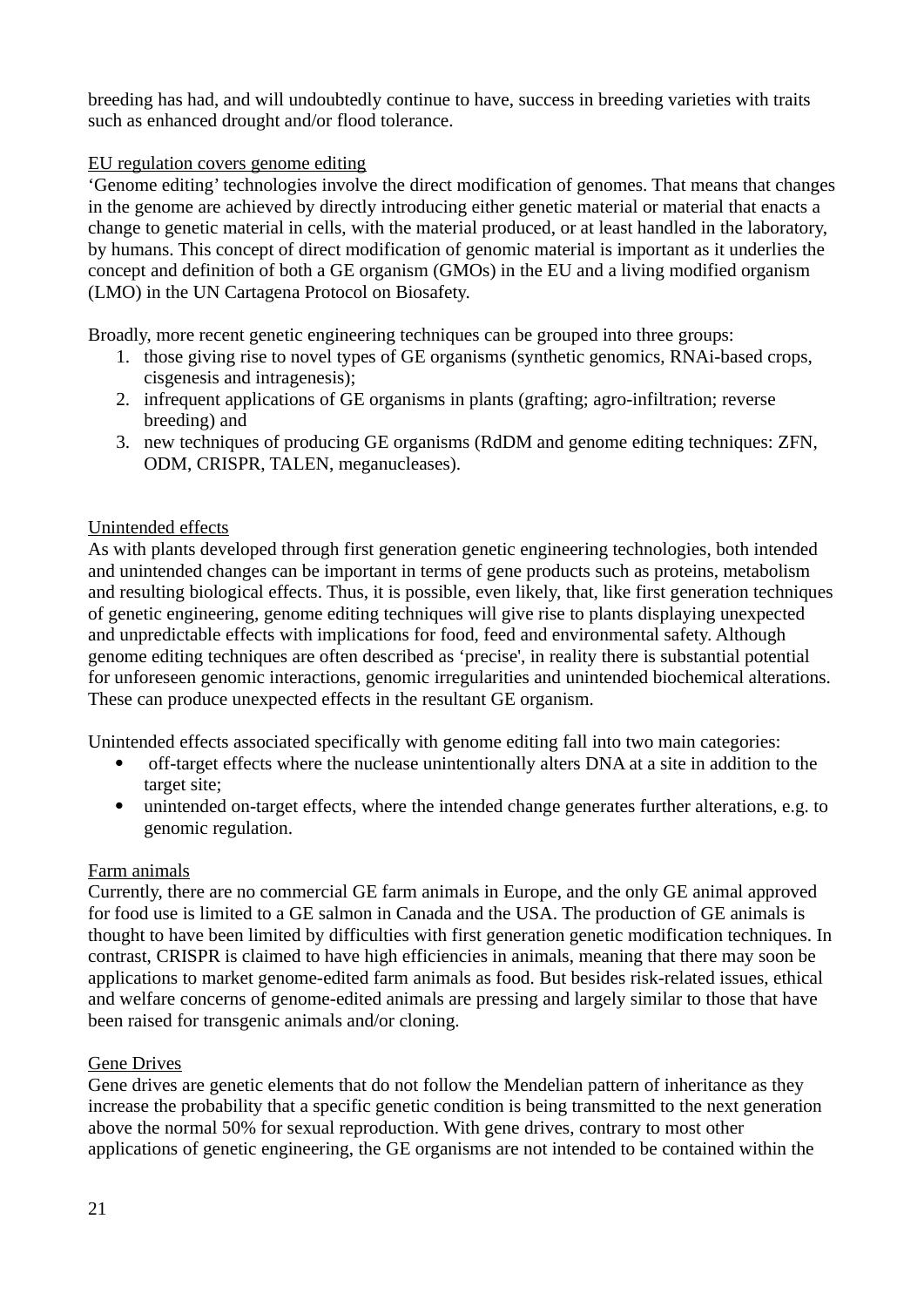laboratory or restricted to a single generation of domesticated plants, grown within fields. They are intended to genetically engineer wild (uncultivated) populations of animals and plants. In this context, new layers of risk-related issues emerge, including a lack of spatio-temporal control and disruptive processes that can affect whole species and/or associated ecosystems. Gene drives, no matter whether they are supposed to replace or suppress a population, can give rise to GE populations that persist in the environment with little or no opportunity for recall. If persistence of GE organisms goes along with lack of spatio-temporal control, it becomes difficult or impossible to predict either their short-term or long-term ecological impacts. There is a broad range of further negative or adverse impacts that require consideration by risk assessors and risk managers, such as spontaneous transboundary movements, introgression into organic production systems in agriculture, and socio-ecological and ethical considerations. As a consequence, there are many serious and valid concerns regarding the uncontrolled spread of organisms with gene drive systems. It is not clear how the approval of local communities could be sought (as required under the Conventional for Biological Diversity), as at present there is no mechanism for societal consultation on GE organisms in the EU. Application of the Precautionary Principle, as enshrined in EU law, would in any case preclude the release of GE organisms as part of a gene drive system.

#### Risk assessment for organisms developed through genome editing techniques

Just like first generation techniques, new genetic engineering techniques can produce unexpected and unpredictable effects in the resultant GE organisms, even if additional genes are not inserted or any inserted genes are subsequently removed prior to commercialisation. Therefore, it is important that any applications for cultivation (including field trials) and marketing of GE organisms produced by these techniques undergo full environmental and health risk assessments. The current risk assessment guidance in the EU would need to be expanded in order to assess the additional unintended effects that genome editing can cause. For example, the molecular characterisation element of the risk assessment will need to be expanded to include analysis for unintended changes at the genomic level, including off-target effects, unintended on-target effects and effects on genomic regulation.

There are several techniques that can be used to detect and assess any unintended effects generated by the genome editing process. These could also be used to improve the risk assessment of GE organisms created by first generation techniques. These are collectively summarized as 'omics' approaches and include analysis of the RNA profile (transcriptomics), the protein profile (proteomics) and the metabolite profile (metabolomics). Metabolic profiling characterizes the current status of all molecules involved in the metabolism using methods combining chromatography and spectrometry.

The risk assessment will need to consider a broader range of traits conferred by the genetic engineering process, for some of which there may be a lack of experience. It will need to consider direct and indirect implications for agricultural practices and ecological impacts caused by, for example, any changed animal diets. Genome-edited GE plants should also be analysed in regard to the composition of their microbiome as the microorganisms colonizing the surfaces and inner tissues of plants play, for example, an important role for functional traits of the plant such as crop yield and nutrient quality as well as for soil fertility and functioning of the ecosystems.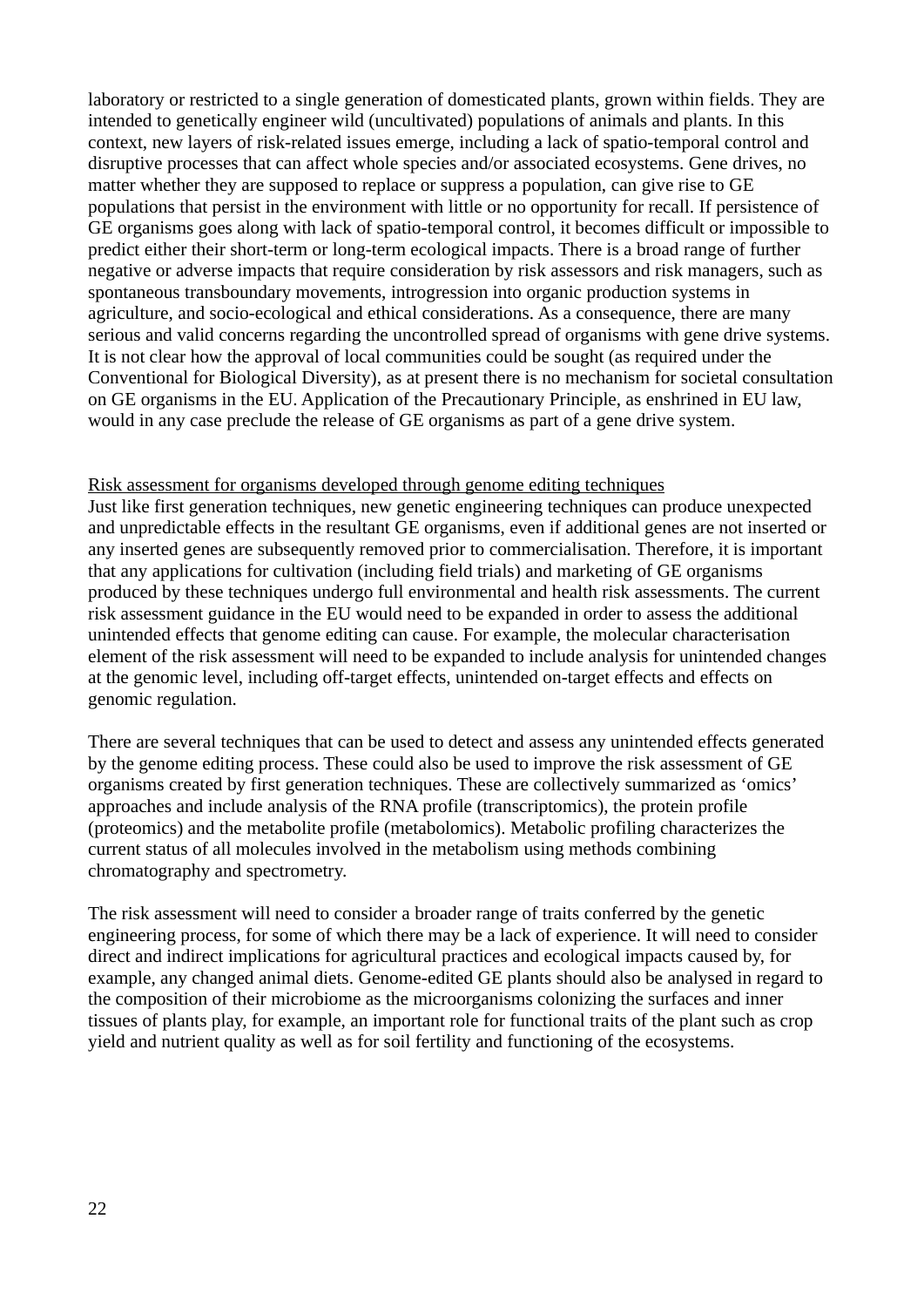Detectability of GE organisms developed with new techniques

As with current GE organisms, labelling of GE organisms created by genome editing will be necessary to facilitate consumers' choices and to protect agricultural systems that exclude GE organisms, e.g. organic agriculture. GE organisms developed by 'genome editing' are detectable, provided prior information is available regarding the intended genomic changes. It is evident that advances in detection technologies are needed, not only for genome-edited organisms, but for other new genetic engineering techniques such as RdDM as well. Therefore, there needs to be the political will and investment to develop suitable and adequate detection technologies. Regulatory requirements of traceability and labelling would be likely to spur research into developing new detection technologies.

# <span id="page-22-0"></span>**5. Conclusions and recommendations**

Existing gene combinations and biological characteristics in living organisms are derived from three to four billion years of evolution. For a few thousand years humans have used existing biodiversity to breed plants and animals for food production by selection and subsequent crossing. In more recent history, we have also used techniques such as mutagenesis to enhance genetic diversity within shorter periods of time for further crossing and selection.

These methods of conventional breeding have all been based on natural diversity and evolutionary mechanisms. They are profoundly different from those of genetic engineering. By directly introducing biological material, such as DNA prepared outside the organism, genetic engineering techniques allow mechanisms of natural heredity and gene regulation to be by-passed. Thereby allowing the introduction of biological characteristics that are not derived from evolutionary mechanisms and existing biodiversity.

The application of these techniques is not restricted to altering the genomes of domesticated plants and animals for food production; they could also be used to engineer wild populations. This is especially relevant for new methods of genetic engineering ('genome editing'). Especially under these conditions, spatio-temporal complexity causes a high level of uncertainty and also profound ignorance. The biological consequences emerging from a "crack in creation" (Doudna & Sternberg, 2017) and their long-term impacts can not yet be reliably predicted or assessed. Remarkably, the inventors of the CRISPR technology themselves are warning about "how radical the implications of gene editing are for our species and our planet." (Doudna & Sternberg, p. 243)

Many stakeholders in the field, company representatives as well as academics, are trying to create the impression that current risk assessment methods are sufficient to identify and control the risks, but this is misleading.

Those stakeholders claim that so far no major or acute damage has been observed, and therefore claim the overall safety of those plants which have been approved and cultivated. However, such statements give a misleading impression and are not scientifically robust:

- There are many issues being overlooked and not taken into account by current EU risk assessments, e.g. interactions of the additionally inserted genes with the plants' genomes, changes in the associated microbiomes, reactions to stress conditions and subsequent generational effects. Although these issues might not be considered as damage per se, they show that overall safety of these plants remains subject to major uncertainties.
- There are crucial aspects such as combined effects and mixed toxicity that are intentionally excluded from EFSA's risk assessments.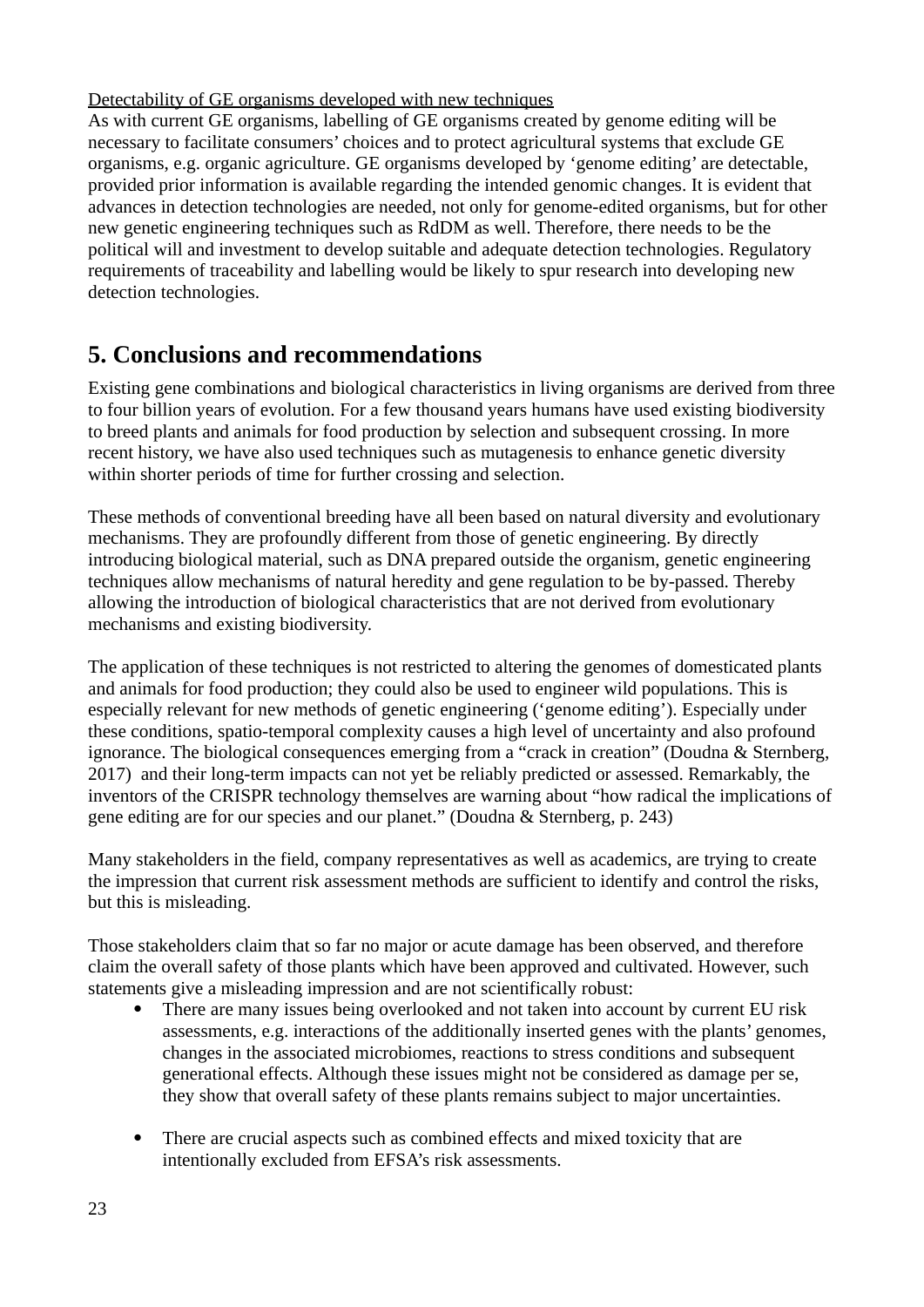At the same time, more and more complex biological mechanisms are being discovered and described, which govern gene regulation, signalling pathways, ecological networks and environmental interactions, but so far they are completely outside the scope of EFSA's existing risk assessment guidelines.

We are aware that the EU Commission has previously given several statements claiming in a rather 'populist' way that there would be no specific risks associated with GE plants, such as:

*"The main conclusion to be drawn from the efforts of more than 130 research projects, covering a period of more than 25 years of research, and involving more than 500 independent research groups, is that biotechnology, and in particular GMOs, are not per se more risky than e.g. conventional plant breeding technologies."*

This statement is taken from a titled called "*A decade of EU-funded GMO research (2001 – 2010)*" (EU Commission, 2010) and is frequently quoted by stakeholders being interested in development and marketing of GE organisms. The EU Commission report mostly provides technical details relating to the development of GE organisms and their potential applications. However, it does not deal with risk assessment in regard to health and the environment as discussed and elaborated within the RAGES project.

Moreover, the report was published in 2010 and is mostly outdated. It does not deal with current agricultural practices, 'stacked events' or more recent publications and new issues that have arisen over the last ten years; these were the issues discussed and considered in the RAGES project.

The outcome of RAGES shows how risk assessors in the EU and Switzerland are failing to deal with the real and more recent problems. In many cases, they are following a 'don´t look & don´t find' approach, which does not take into account the limits of knowledge, and does not identify crucially important uncertainties or knowledge gaps. Risk assessors are following a reductionistic, restrictive evidential approach, which largely ignores the complexity of life forms and their interactions with their environments as well as evolutionary principles. Therefore, we conclude that current risk assessment of key safety issues, as performed by EFSA and the Swiss authorities, is failing by design.

The findings of the RAGES project show that the Precautionary Principle needs to be applied far more consistently and comprehensively. While each sub-report presents a list of specific recommendations, there are several overarching implications of those findings:

- More risk research needs to be carried out independently of stakeholders interested in the development and commercialisation of GE organisms.
- Risk assessment policies have to be developed to address gaps in current knowledge and inadequacies in prevailing approaches to assessing risks. Policies also need to be developed and implemented to engage with new findings in biology, and to develop new investigative methodologies as well as improve guidance for risk assessments.
- Spatio-temporal control is key for the implementation of precaution if GE organisms are released. Without such possibilities for control, effective measures cannot be taken if adverse effects and damage to the environment occur. No releases of GE organisms can be allowed if they cannot be prevented from persisting and propagating in the environment. Applications with inadequate spatio-temporal control include gene drive organisms.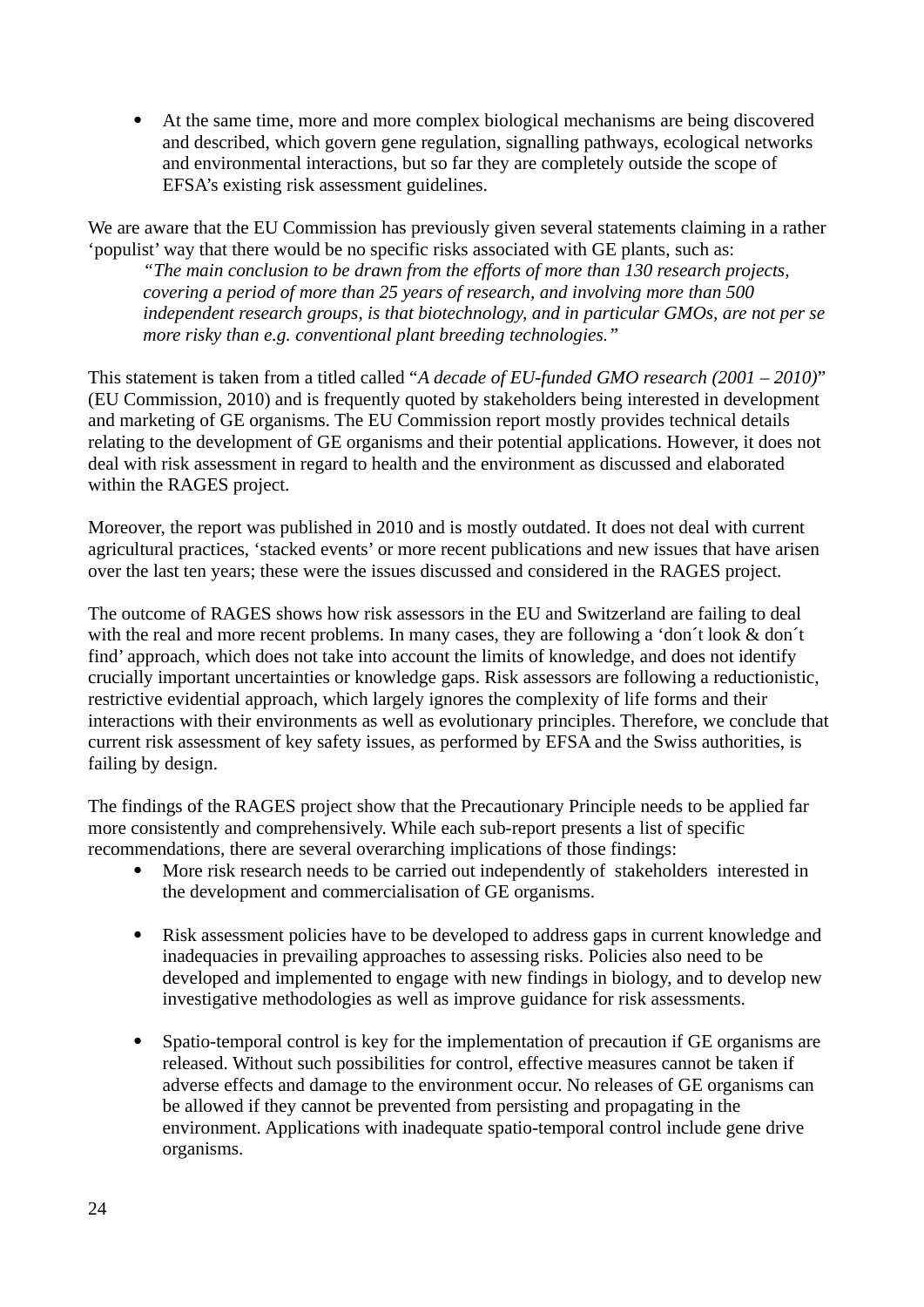- Wild/natural populations should be strictly protected against gene flow from GE organisms.
- Field trials have to be conducted under conditions which represent the real agronomic practices under which the plants are expected to be grown commercially.
- The responses of the plants to changes in environmental conditions e.g., climate change, have to be taken into account.
- Much more weight should be given by EFSA to assessing cumulative and combinatorial effects that can arise from events that transmit more than one trait or by mixing products of several events in one diet.
- Combinatorial and accumulated effects also have to be assessed if plants with more than one trait are cultivated, or if several events are grown in the same region.
- New mechanisms for monitoring post-release impacts need to be developed; the can help to close gaps in current knowledge. Research is needed to provide more information about more subtle long term effects, even in cases where these were not already identified as manifest adverse effects during the process of risk assessment.
- Organisms that result from processes of 'genome editing' should have to undergo an approval process and be labelled in accordance with EU GMO regulation. Specific guidance is needed to define detailed assessment of their risks.

As long as the gaps in EFSA's risk assessments are not closed, the safety of the GE organisms cannot be ensured and market approvals should not be granted. Since in the past, risk managers (e.g. the European Commission and the Swiss Authorities) were not able or willing to face these challenges, it is important and urgent to start a process for improving the scope and rigour of EFSA's risk assessment, and to ensure that policy outcomes fully comply with legislative requirements and public expectations.

Projects such as RAGES and ongoing research show a widening gap between EFSA's current risk assessment practices and the actual complexity of relevant issues. Bringing more light to these issues and exposing the gaps in scientific knowledge and official practices may encourage political decision-makers to give proper weight to the protection of public and environmental health as required by EU legislative statutes.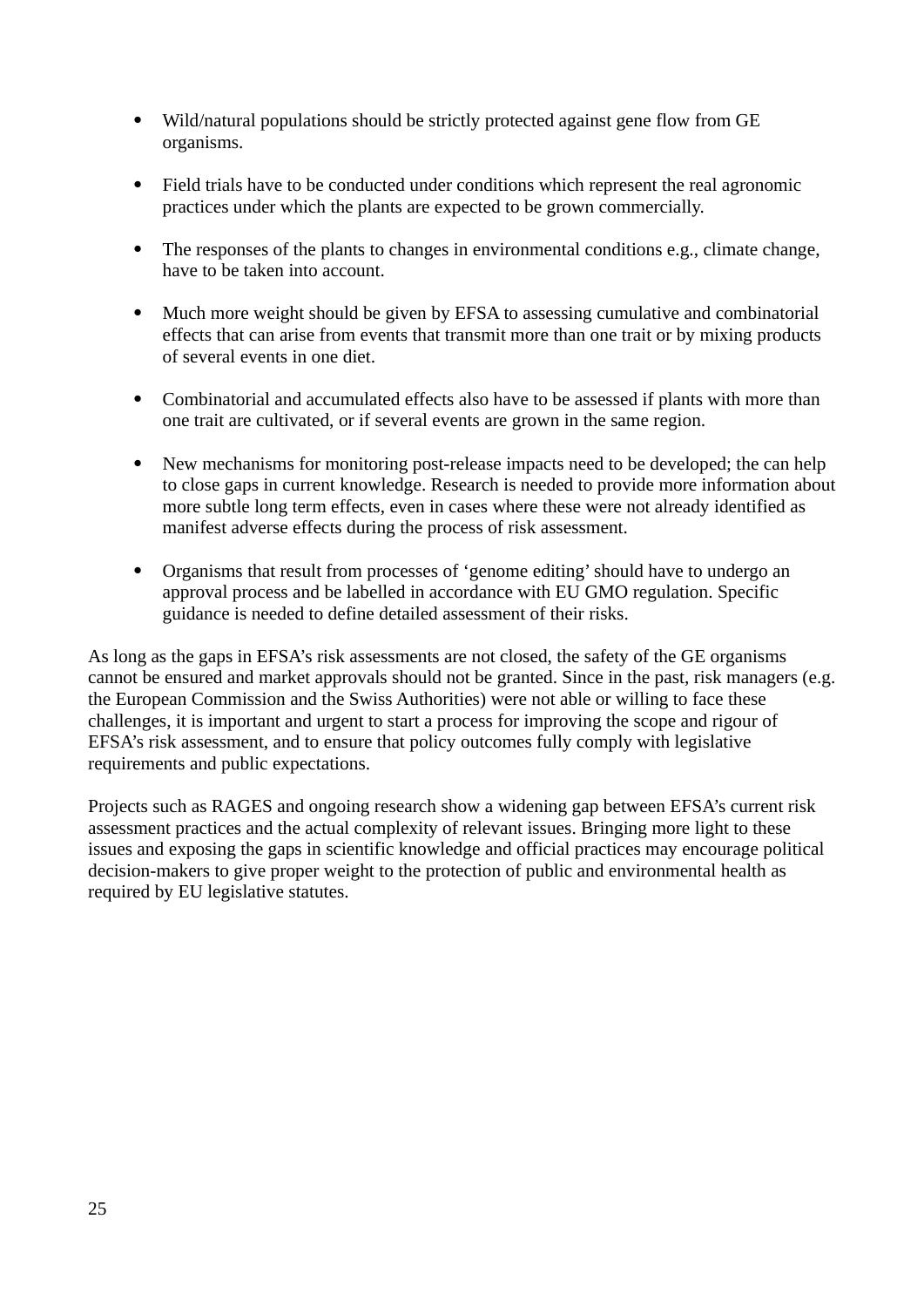# <span id="page-25-0"></span>**References**

Böschen, S. (2009) Hybrid regimes of knowledge? Challenges for constructing scientific evidence in the context of the GMO-debate. Environ Sci Pollut Res, 16:508–520

Bøhn, T. & Millstone, E. (2019) The Introduction of Thousands of Tonnes of Glyphosate in the food Chain - An Evaluation of Glyphosate Tolerant Soybeans, Foods 2019, 8, 669, doi:10.3390/foods8120669

Burgos, N.R., Singh, V., Tseng, T. M., Black, H., Young, N.D., Huang, Z., Hyma, K.E., Gealy, D.R., Caiced, A.L. (2014) The impact of herbicide-resistant rice technology on phenotypic diversity and population structure of United States weedy rice. Plant Physiology, Vol. 166, pp. 1208–1220

Chvátalová, V. (2019) A critical evaluation of EFSA's environmental risk assessment of genetically modified maize MON810 for honeybees and earthworms. Environ Sci Eur, 31:52, <https://doi.org/10.1186/s12302-019-0238-5>

Codex Alimentarius Commission (2004) Procedural Manual, 14th Edition, Appendix IV. Working principles for risk analysis for application in the framework of the Codex alimentarius, paras 13- 15, pp. 103-104, available at<http://www.fao.org/3/y5817e/y5817e00.htm>

da Silva, K.J., de Armas, R.D., Soares, C.R.F., Ogliari, J.B. (2016) Communities of endophytic microorganisms in different developmental stages from a local variety as well as transgenic and conventional isogenic hybrids of maize. World Journal of Microbiology and Biotechnology, 32(11):189.

Doudna, J. & Sternberg, S.H. (2017) A Crack in Creation, Houghton Mifflin

EFSA (2019a) Scientific Opinion on the assessment of genetically modified maize MON 87427 x MON 87460 x MON 89034 x MIR162 x NK603 and subcombinations, for food and feed uses, under Regulation (EC) No 1829/2003 (application EFSA-GMO-NL-2016-134). EFSA Journal 2019;17 (8): 5774.<https://doi.org/10.2903/j.efsa.2019.5774>

EFSA (2019b) Scientific Opinion on the assessment of genetically modified soybean MON 87708 x MON 89788 x A5547-127, for food and feed uses, under Regulation (EC) No 1829/2003 (application EFSA-GMO-NL-2016-135). EFSA Journal;17(7): 5733, <https://doi.org/10.2903/j.efsa.2019.5733>

EFSA (2019c) Guidance on harmonised methodologies for human health, animal health and ecological risk assessment of combined exposure to multiple chemicals. EFSA Journal 2019;17(3): 5634.<https://doi.org/10.2903/j.efsa.2019.5634>

EU Commission (2010) A decade of EU-funded GMO research (2001 – 2010). Directorate-General for Research and Innovation Biotechnologies, Agriculture, Food, EUR 24473 EN, [https://publications.europa.eu/en/publication-detail/-/publication/d1be9ff9-f3fa-4f3c-86a5](https://publications.europa.eu/en/publication-detail/-/publication/d1be9ff9-f3fa-4f3c-86a5-beb0882e0e65/language-en) [beb0882e0e65/language-en](https://publications.europa.eu/en/publication-detail/-/publication/d1be9ff9-f3fa-4f3c-86a5-beb0882e0e65/language-en) 

Ferment, G., Melgarejo, L., Fernandes, G.B., Ferraz, J.M. (2017) Transgenic Crops – hazards and uncertainties: More than 750 studies disregarded by the GMOs regulatory bodies. Brasília: Ministry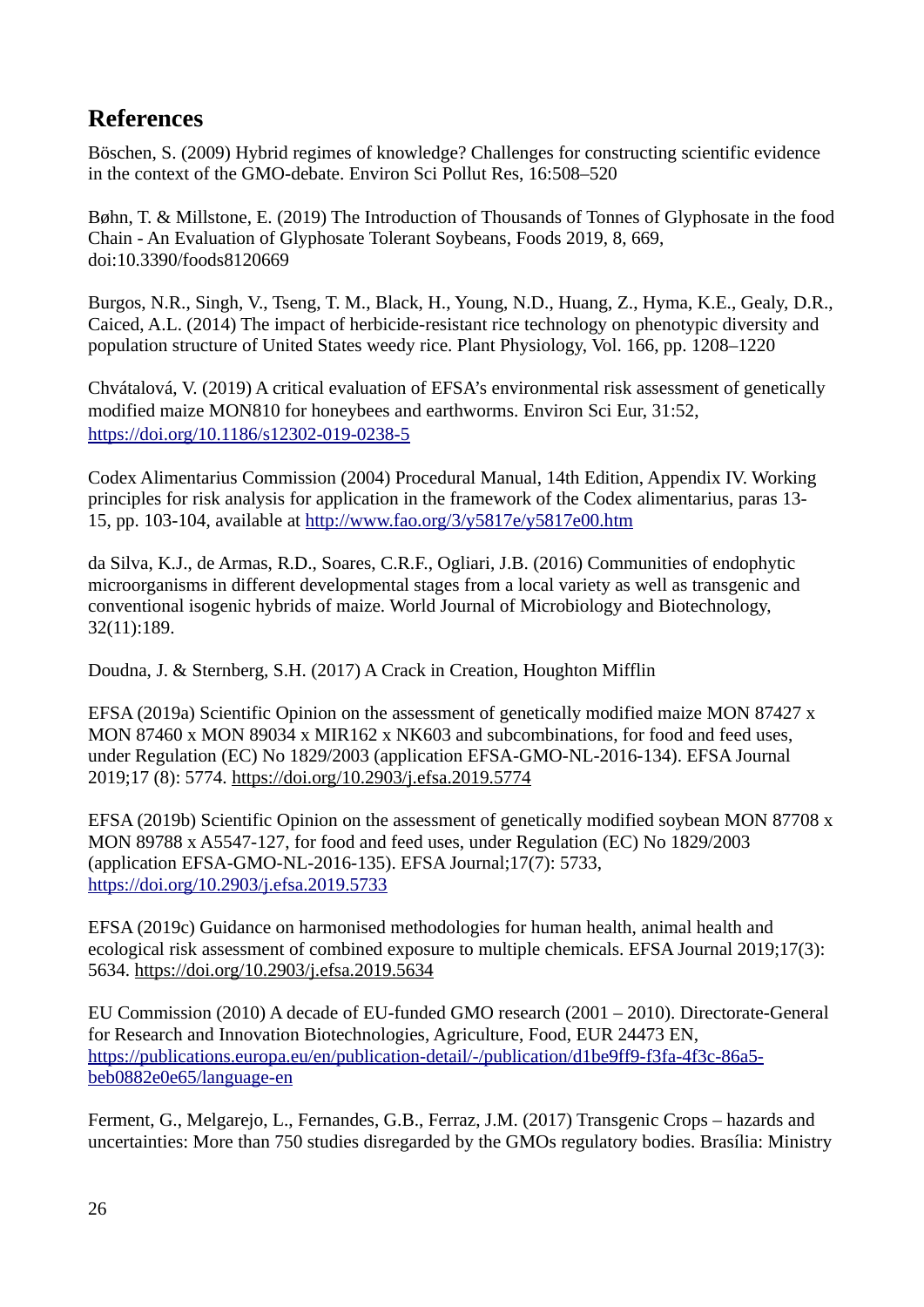of Agrarian Development, [https://bangmosnowdotcom.files.wordpress.com/2016/05/transgenic](https://bangmosnowdotcom.files.wordpress.com/2016/05/transgenic-crops_risks_750-studies_ferment_et-al_2017.pdf)[crops\\_risks\\_750-studies\\_ferment\\_et-al\\_2017.pdf](https://bangmosnowdotcom.files.wordpress.com/2016/05/transgenic-crops_risks_750-studies_ferment_et-al_2017.pdf)

Hilbeck, A., Otto, M., (2015) Specificity and combinatorial effects of *Bacillus thuringiensis* Cry toxins in the context of GMO environmental risk assessment. Front. Environ. Sci. 3. [https://doi.org/](https://doi.org/10.3389/fenvs.2015.00071) [10.3389/fenvs.2015.00071](https://doi.org/10.3389/fenvs.2015.00071) 

Kawall, K. (2019) New possibilities on the horizon: genome editing makes the whole genome accessible for changes. Front.Plant Sci. 10:525, [doi: 10.3389/fpls.2019.00525](http://journal.frontiersin.org/article/10.3389/fpls.2019.00525/full?&utm_source=Email_to_authors_&utm_medium=Email&utm_content=T1_11.5e1_author&utm_campaign=Email_publication&field=&journalName=Frontiers_in_Plant_Science&id=447494) 

Latham, J., Love, M., and Hilbeck, A. (2017) The distinct properties of natural and GM cry insecticidal proteins. Biotechnology and Genetic Engineering Reviews 33(1), 62-96. [https://doi.org/](https://doi.org/10.1080/02648725.2017.1357295) [10.1080/02648725.2017.1357295](https://doi.org/10.1080/02648725.2017.1357295)

Lynch, S.V., Pedersen, O. (2016) The human intestinal microbiome in health and disease. The New England Journal of Medicine, 2369-2379

Millstone, E. (2007) Can food safety policy-making be both scientifically and democratically legitimated? If so, how?. Journal of Agricultural and Environmental Ethics, 2007, Vol. 20(5), pp. 483-508

Millstone, E. et al. (2008) Risk-assessment policies: differences across jurisdictions. Institute for Prospective Technological Studies, Seville, Spain, EUR Number: 23259 EN, April 2008, available at [https://ec.europa.eu/jrc/en/publication/eur-scientific-and-technical-research-reports/risk](https://ec.europa.eu/jrc/en/publication/eur-scientific-and-technical-research-reports/risk-assessment-policies-differences-across-jurisdictions)[assessment-policies-differences-across-jurisdictions](https://ec.europa.eu/jrc/en/publication/eur-scientific-and-technical-research-reports/risk-assessment-policies-differences-across-jurisdictions)

Miyazaki, J., Bauer-Panskus A., Bøhn T., Reichenbecher W., Then C. (2019) Insufficient risk assessment of herbicide tolerant genetically engineered soybeans intended for import into the EU, Environ Sci Eur.,<https://doi.org/10.1186/s12302-019-0274-1>

Oladosu, Y., Rafii, M.Y., Abdullah, N., Hussin, G., Ramli, A., Rahim, H.A., Miah, G., Usman, G. (2016) Principle and application of plant mutagenesis in crop improvement: a review. Biotechnology & Biotechnological Equipment, 30(1), 180-191. doi:10.1080/13102818.2015.1087333

Rang, A., Linke, B., Jansen, B. (2005) Detection of RNA variants transcribed from the transgene in Roundup Ready soybean. Eur Food Res Technol 220:438–443

Richardson, L.A. (2017) Evolving as a holobiont. PLoS Biol 15(2): e2002168.

Sanchez-Canizares, C., Jorrín, B., Poole, P.S., Tkacz, A. (2017) Understanding the holobiont: the interdependence of plants and their microbiome. Current Opinion in Microbiology, 38, pp.188196

Schaefer, H.M., Ruxton, G.D. (2011) Plant and animal communication, Oxford University Press

Schoenenberger, N., & D'Andrea, L. (2012) Surveying the occurrence of subspontaneous glyphosate-tolerant genetically engineered *Brassica napus* L.(Brassicaceae) along Swiss railways. Environmental Sciences Europe, 24(1): 1-8. [http://link.springer.com/article/10.1186/2190-4715-24-](http://link.springer.com/article/10.1186/2190-4715-2423) [23](http://link.springer.com/article/10.1186/2190-4715-2423)